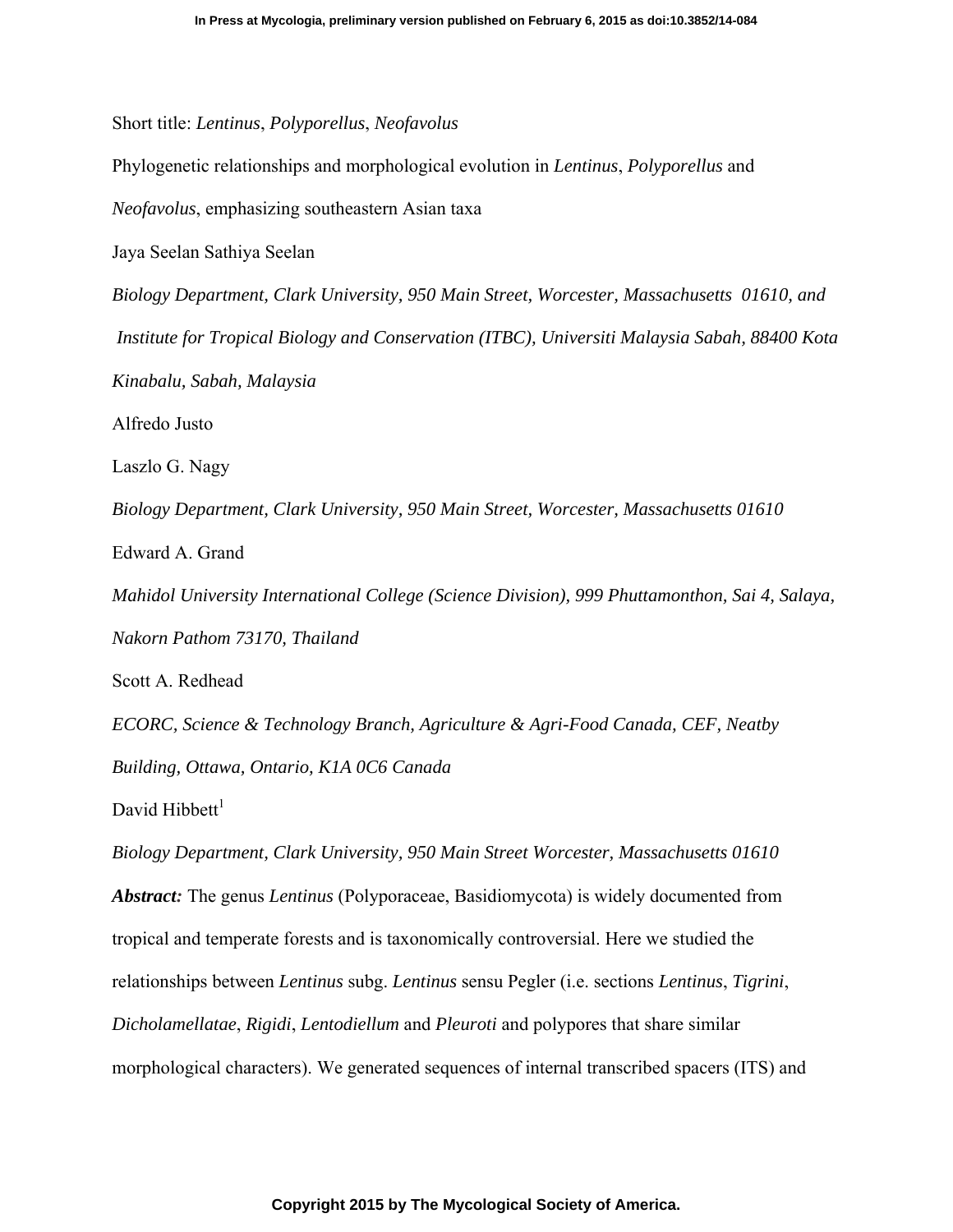partial 28S regions of nuc rDNA and genes encoding the largest subunit of RNA polymerase II (*RPB1*), focusing on *Lentinus* subg. *Lentinus* sensu Pegler and the *Neofavolus* group, combined these data with sequences from GenBank (including *RPB2* gene sequences) and performed phylogenetic analyses with maximum likelihood and Bayesian methods. We also evaluated the transition in hymenophore morphology between *Lentinus*, *Neofavolus* and related polypores with ancestral state reconstruction. Single-gene phylogenies and phylogenies combining ITS and 28S with *RPB1* and *RPB2* genes all support existence of a *Lentinus*/*Polyporellus* clade and a separate *Neofavolus* clade. *Polyporellus* (represented by *P. arcularius*, *P. ciliatus*, *P. brumalis*) forms a clade with species representing *Lentinus* subg. *Lentinus* sensu Pegler (1983), excluding *L. suavissimus*. *Lentinus tigrinus* appears as the sister group of *Polyporellus* in the four-gene phylogeny, but this placement was weakly supported. All three multigene analyses and the single-gene analysis using ITS strongly supported *Polyporus tricholoma* as the sister group of the *Lentinus/Polyporellus* clade; only the 28S rRNA phylogeny failed to support this placement. Under parsimony the ancestral hymenophoral configuration for the *Lentinus/Polyporellus* clade is estimated to be circular pores, with independent transitions to angular pores and lamellae. The ancestral state for the *Neofavolus* clade is estimated to be angular pores, with a single transition to lamellae in *L. suavissimus*. We propose that *Lentinus suavissimus* (section *Pleuroti*) should be reclassified as *Neofavolus suavissimus* comb. nov.

*Keywords: Lentinus* sensu stricto, *Lentinus suavissimus*, multigene phylogeny, PolyPEET, taxonomy

### **INTRODUCTION**

*Lentinus* Fr. is a widespread genus of wood-decaying Agaricomycetes with tough basidiocarps, hyaline spores and decurrent lamellae. Application of the generic name *Lentinus* has been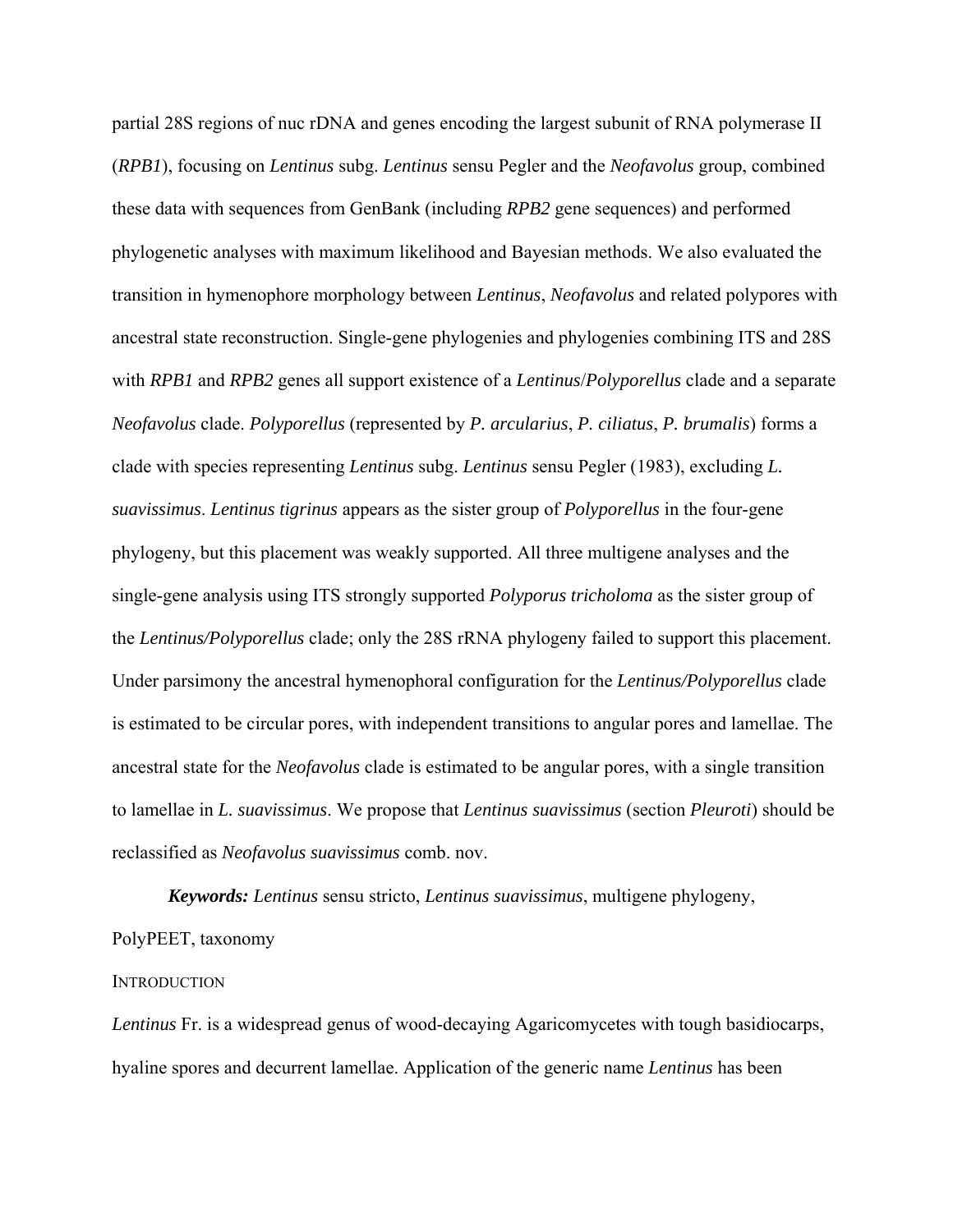controversial (Pegler 1971, 1972, 1975, 1983a, b; Kühner1980; Corner 1981; Pegler and Young 1983; Redhead and Ginns 1985; Singer 1986). A comprehensive world monograph of *Lentinus* was published by Pegler (1983a), but this concept of the genus is polyphyletic (Hibbett and Vilgalys 1991, 1993; Hibbett et al. 1993a; Binder et al. 2005; Binder et al. 2013). *Lentinus* sensu Pegler (1983a) was subdivided into two subgenera, *Lentinus* subg. *Lentinus* and *Lentinus* subg. *Panus*, based largely on anatomy of hyphal systems and hymenophoral trama. Subgenus *Lentinus* included species with skeleto-ligative hyphae with intercalary or terminal branching, hyphal pegs (fascicles of sterile hyphae protruding from the lamellae), hymenophoral trama of descending, radiate or intermediate construction and lacking metuloids and gloecystidia, whereas subg. *Panus* included species with skeletal hyphae (thick-walled, typically unbranched), lacking hyphal pegs, with metuloids and gloecystidia and hymenophoral trama mostly of radiate construction. Subgenus *Lentinus* comprises six sections: sect. *Lentinus* sensu Pegler (eight species, including *L. crinitus* which was accepted as lectotype by Pegler), sect. *Tigrini* Pegler (six species, including *L. tigrinus*, which technically is the correct lectotype of *Lentinus* [viz. Redhead and Ginns 1985]), sect. *Dicholamellatae* Pegler (three species), sect. *Rigidi* Pegler (five species), sect. *Lentodiellum* (Murr.) Pegler (four species) and sect. *Pleuroti* Sacc. (one species), and subgenus *Panus* includes nine sections: sect. *Pulverulenti* Fr. (three species), sect. *Panus* (Fr.) Pegler (nine species), sect. *Cirrhosi* (two species), sect. *Velutini* Pegler (six species), sect. *Gigantopanus* (Corner) Pegler (one species), sect. *Squamosi* Fr. (six species), sect. *Tuberregium* (Singer) Pegler (four species), sect. *Prolifer* Pegler (four species) and sect. *Tenebrosi* Pegler (one species). The earliest acceptable lectotype by Clements and Shear (1931) for the generic name *Lentinus* technically is *L. tigrinus* (viz. Redhead and Ginns 1985), which would make *Lentinus* sect. *Tigrini* superfluous, and would require a new sectional name for *Lentinus* sect. *Lentinus*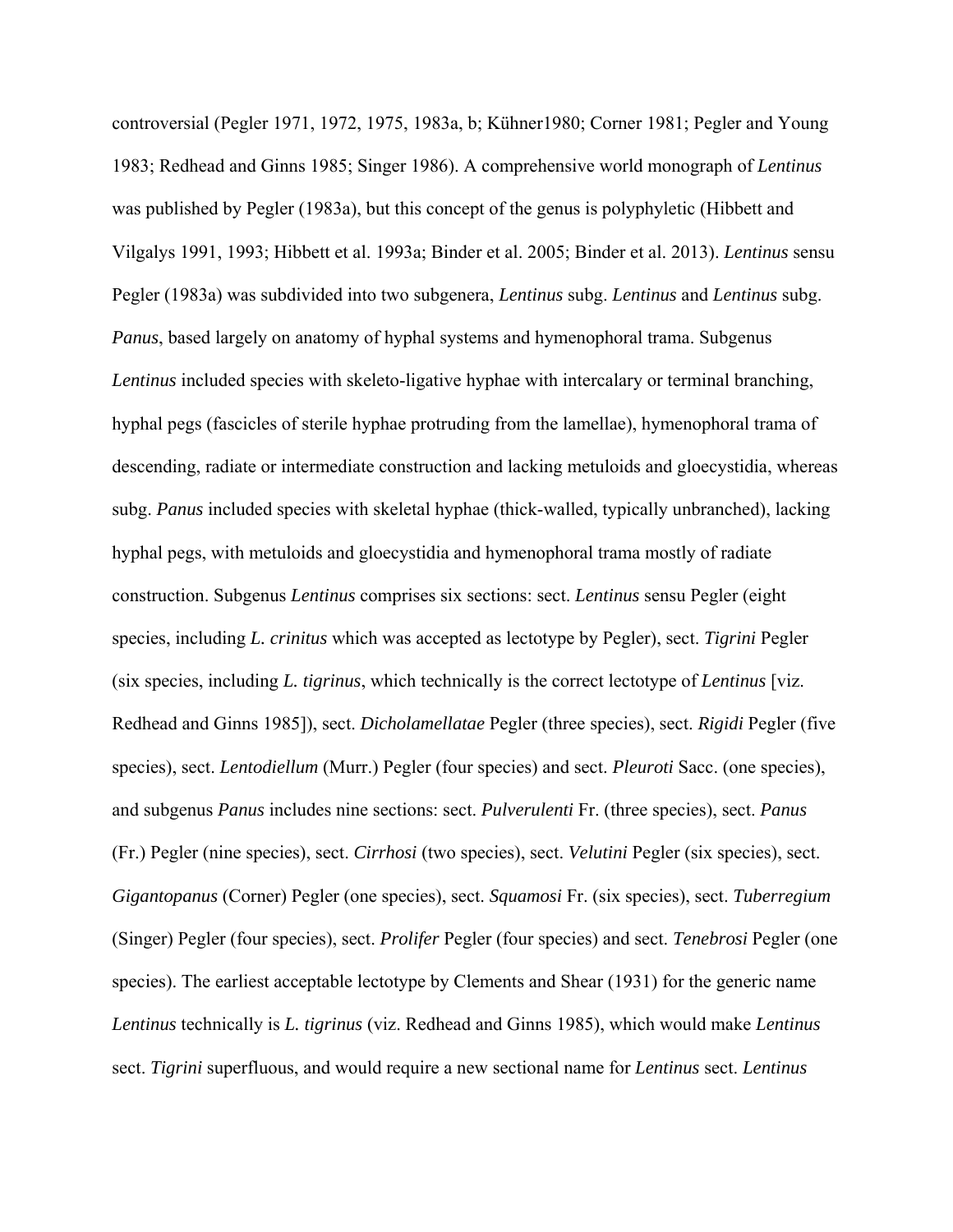sensu Pegler. For the sake of convenience and consistency pending a conservation, here we follow Pegler (1983a) and accept as lectotype *L. crinitus*, which is in alignment with most other classifications (see Redhead and Ginns 1985).

Alternative generic classifications of species of *Lentinus* sensu Pegler (1983a) have been proposed based on anatomy, mating systems (bipolar vs. tetrapolar), decay types (white rot vs. brown rot), nematode-trapping ability, hymenophore development, post-meiotic nuclear behavior and molecular phylogenies (Corner 1981; Redhead and Ginns 1985; Singer 1986; Hibbett et al. 1993a, b; Hibbett and Vilgalys 1993; Hibbett and Thorn 1994; Thorn et al. 2000; Hibbett and Donoghue 2011; Karunarathna et al. 2011a; Binder et al. 2013). The "lentinoid fungi" now are understood to be distributed across six genera, including *Lentinus* and *Panus* (Polyporales), *Pleurotus* and *Lentinula* (Agaricales) and *Neolentinus* and *Heliocybe* (Gloeophyllales), as outlined by Redhead and Ginns (1985) and refined by segregating *Panus* by Hibbett et al. (1993b). Excluding the five other genera listed above, in the present study "*Lentinus*" refers to *Lentinus* subg. *Lentinus* sensu Pegler, which is roughly equivalent to *Lentinus* sensu Corner (1981) and *Panus* sects. *Pleuroti* (Sacc.) Singer and *Criniti* (Sacc.) Singer, both sensu Singer (1986).

*Lentinus* and certain polypores have a close relationship based on their morphological characteristics. Both genera contain dimitic and amphimitic hyphal systems, cylindrical to subellipsoid and smooth inamyloid basidiospores and hyphal pegs, which place them in the Polyporaceae as traditionally defined (Corner 1981, Pegler 1983a, Gilbertson and Ryvarden, 1987). The sub-poroid hymenophore of some *Lentinus* species also suggests a possible polyporoid ancestry (Pegler 1983a). Developmental studies in *L. tigrinus* have revealed the formation of both lamellae and tangential "cross bridges", which might be homologous to the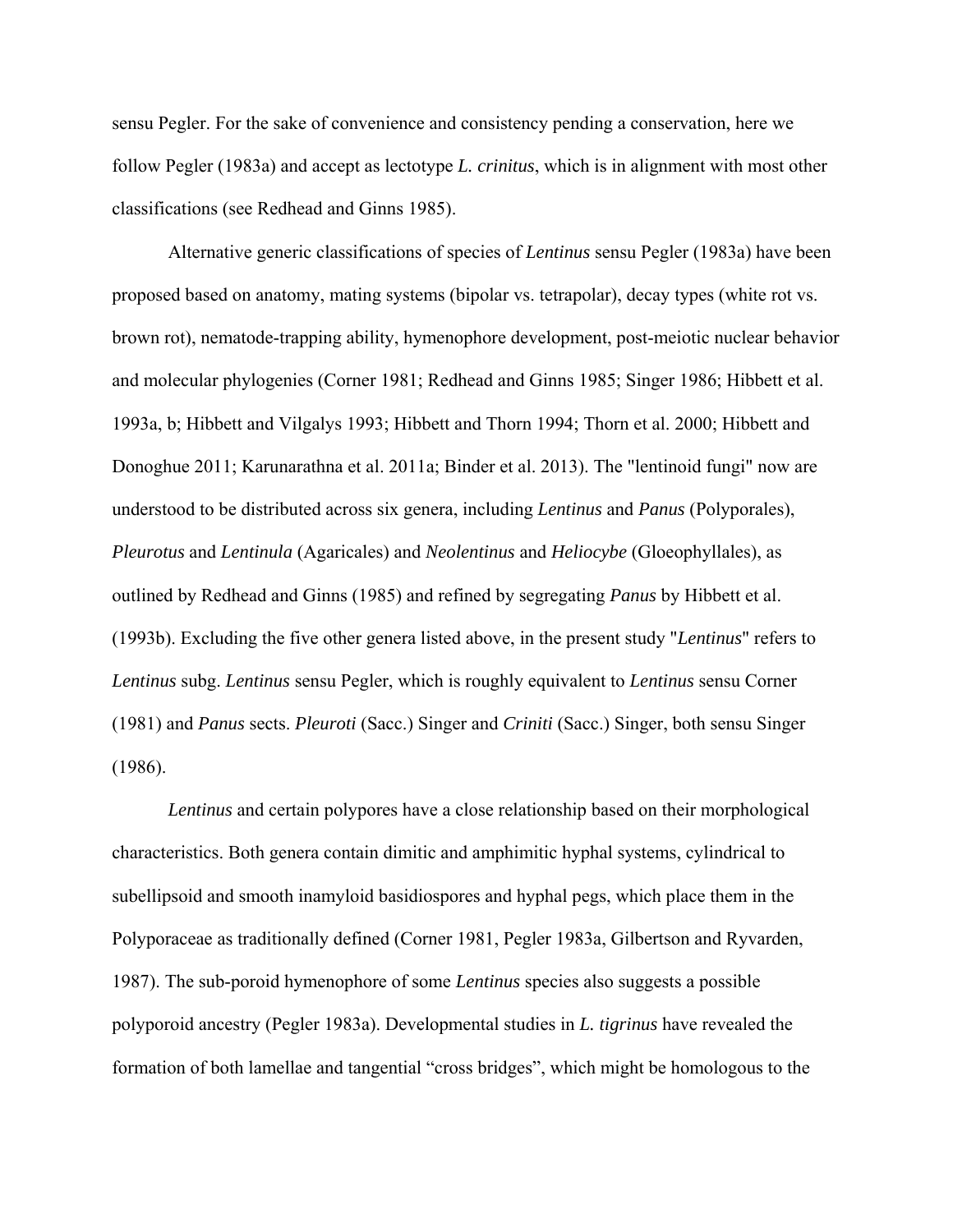tangential hymenophoral elements in polypores with angular pores such as *P. arcularius* (Hibbett et al. 1993a).

Molecular studies have indicated that *Polyporus* is polyphyletic and that species of *Lentinus* and *Polyporellus* (pileate-stipitate polypores, with angular or circular pores, and relatively ephemeral fruiting bodies) form a clade (Krüger 2002; Krüger and Gargas 2004; Grand 2004, 2011; Sotome et al. 2008; Binder et al. 2013). The type species of *Polyporus* has been interpreted variously as *P. brumalis* (Clements and Shear 1931, Krüger and Gargas 2004), *P. squamosus* (Ryvarden 1978, Ryvarden and Gilbertson 1987) or *P. tuberaster* (Overholts 1953, Cunningham 1965, Singer 1986, Silveria and Wright 2005, Sotome et al. 2008). Ryvarden (1991) preferred *P. tuberaster* as lectotype of *Polyporus* while accepting *P. brumalis* as the lectotype of *Polyporellus*. For the purpose of our discussion we adopt *P. tuberaster* as type of *Polyporus* until this nomenclatural debate is settled and we accept *P. brumalis* as type of *Polyporellus*.

Six prior phylogenetic studies using different genes in *Lentinus*, *Polyporellus*, *Neofavolus* (formerly known as *Polyporus*) and related polypores are summarized (TABLE I). Five studies used sequences of the nuc rDNA internal transcribed spacer regions 1 and 2 (ITS) and 28S sequences for limited sections of *Lentinus*. Grand et al. (2011) included representative members of five sections, except section *Pleuroti* but analyzed only ITS sequences. Meanwhile, Sotome et al. (2008) used 28S, *RPB2* and *ATP6* but sampled only two sections of *Lentinus*, along with numerous polypores.

Species of *Lentinus* occur in boreal, temperate, subtropical and tropical regions (Pegler 1983a, b; Corner 1981). They play an important role in natural ecosystems as wood decomposers and show potential for seasonal food, medicine and alternative income mainly in southeastern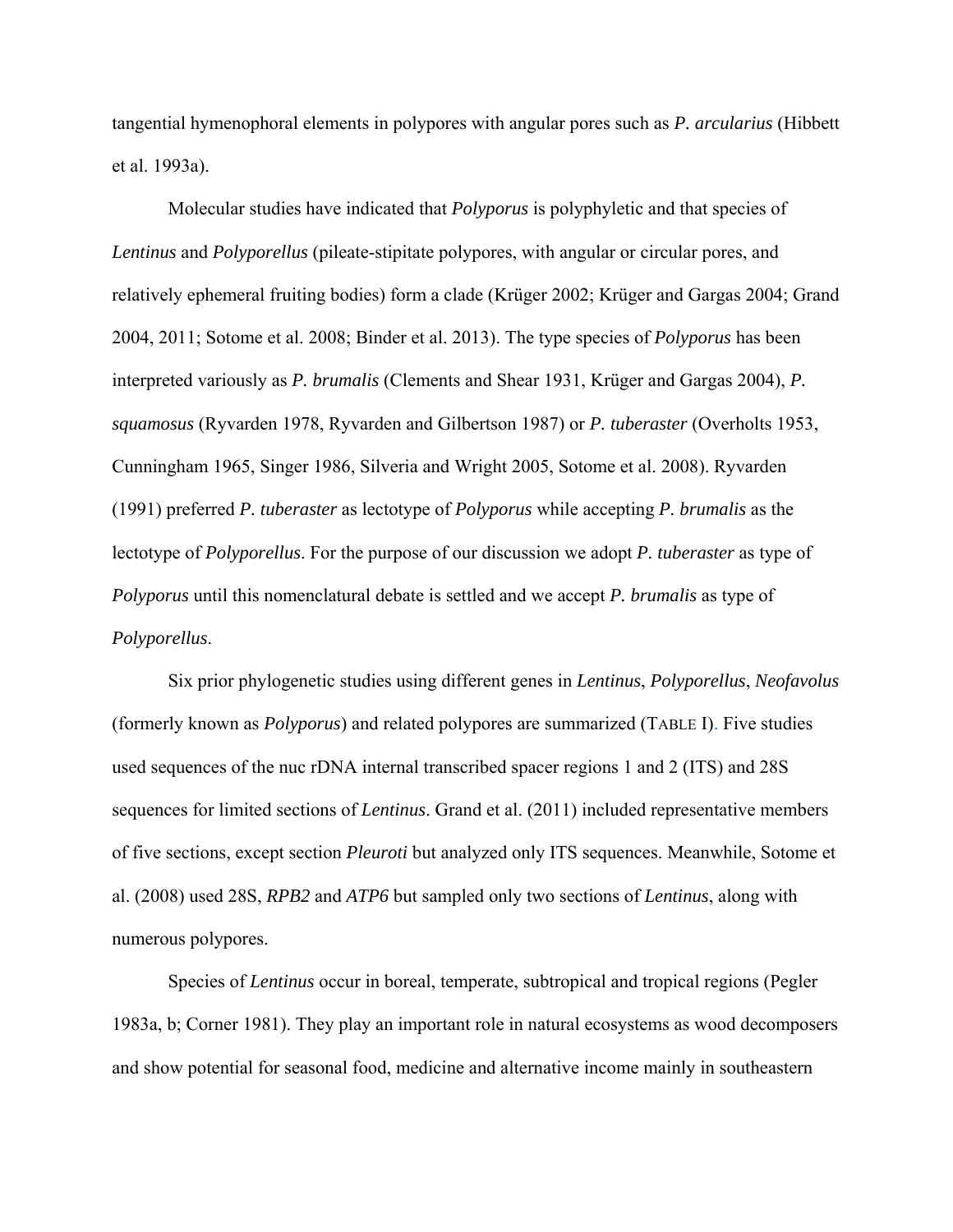Asia and southern Africa (Chin 1981, Watling 1993, Mossebo 2002, Bayramoglu et al. 2006, Sysouphanthong et al. 2010, Njouonkou et al. 2013a). *Lentinus* is widely documented within southeastern Asia, including Indonesia, Thailand, Laos, Peninsular Malaysia, Borneo, Philippines, China and India (Manimohan and Leelavathy 1995, Huang 1998, Manimohan et al. 2004, Sumaiyah et al. 2007, Nazura et al. 2010, Somchai 2010, Sudirman 2010, Bolhassan et al. 2013). In Malaysia 20 species of *Lentinus* have been reported (Chipp 1921, Newsam et al. 1967, Lim 1972, Corner 1981, Pegler 1983a, Oldridge et al. 1986, Lee et al. 1995, Salmiah and Thillainathan 1998, Salmiah and Jones 2001, Noorlidah et al. 2005, Sumaiyah et al. 2007, Bolhassan et al. 2013). Seven new species of *Lentinus* have described in the past 10 y (*L. parvus, L. bambusinus, L. megacystidiatus, L. concentricus, L. roseus, L. alpacus, L. cystidiatus*), all without molecular data. However these taxa have greater resemblance to *Panus* based on reported morphological characters (Arun Kumar and Manimohan 2005, Manimohan et al. 2004, Sumaiyah et al. 2007, Karunarathna et al. 2011b, Senthilarasu et al. 2012, Drechsler-Santos 2012, Njouonkou et al. 2013b) and new sequence data that will be reported elsewhere (Seelan et al. unpubl). This study aims to assess the limits of *Lentinus* and the pattern of transitions between pores and gills. For this purpose it is necessary to sample all sections of *Lentinus* sensu Pegler and a diverse assemblage of polypores. By focusing on collections from Malaysia this study also seeks to provide a framework for taxonomic and phylogenetic studies of *Lentinus* from southeastern Asia.

### MATERIALS AND METHODS

*Collections*.—They were made during the May-Jun 2009, 2010 rainy seasons and the Nov-Jan 2010, 2011 rainy seasons from Sabah Park in northern Borneo, Malaysia. Fruiting bodies of *Lentinus* were collected from highland and lowland dipterocarp and heath, mainly in primary and secondary forests around Kinabalu Park. *Lentinus sajorcaju* collections also were made on Gaya Island, which is about 6 km from the mainland of Kota Kinabalu, Sabah.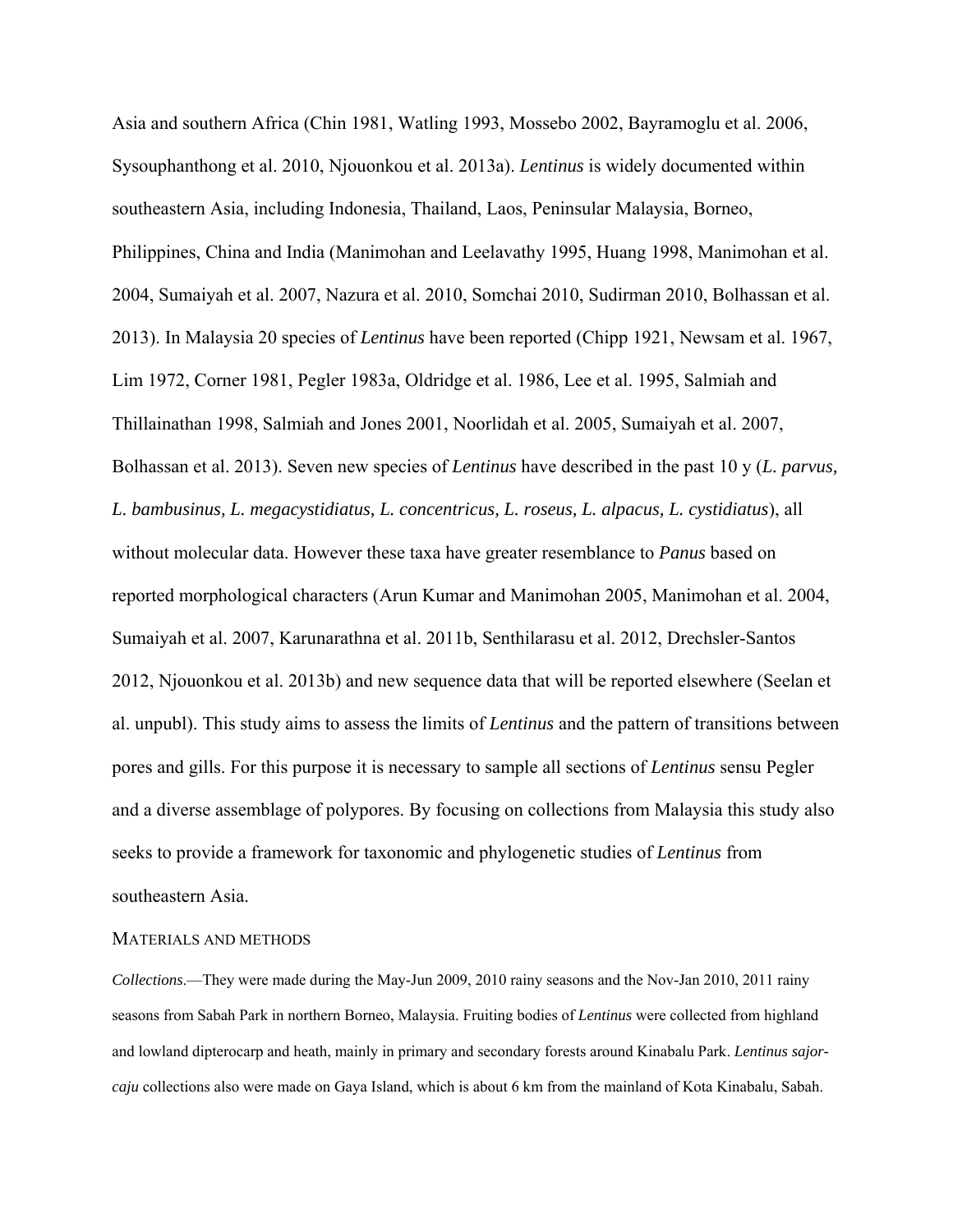Locality information for the new specimens or cultures used for the DNA extraction and sequencing in this study are presented (TABLE II). All specimens of *Lentinus* were identified with reference to (Pegler 1983a) and (Corner 1981).

Additional materials were collected in the Forest Research Institute of Malaysia (FRIM) and Sungkai Wildlife Reserve Forests (PERHILITAN) in peninsular Malaysia, mainly from lowland dipterocarp forest. Specimens of *Lentinus suavissimus,* which is the only species in *Lentinus* sect. *Pleuroti* sensu Pegler (1983a) and *Neofavolus sp.* (*Polyporus alveolaris*) were collected on Chena Lakes Nature Trails, Alaska, and the Adirondack Mountains, New York). A single specimen of *Lentinus crinitus* (AJ527) was collected at Virgin Islands National Park (St John, US Virgin Islands). Specimens were dried and kept in polyethylene bags with silica gel. One specimen of *Lentinus squarrosulus* was obtained from the personal collection of Professor Yu Cheng Dai (Academy of Sciences, China). Specimens of *Polyporus arcularius* (DSH92-132), *Lentinus crinitus* (DSH92N43C) and *Lentinus tigrinus* (DSH92D787) were accessioned from the Clark University Herbarium. Additional specimens obtained from the BIOTEC Bangkok Herbarium (BBH), Thailand, and the Royal Botanical Gardens, Kew (K), UK. Duplicate specimens of Malaysian collections were deposited at the Sabah National Park Herbarium (SNP) and at the Institute for Tropical Biology and Conservation, Borneensis herbarium (BORH) at Universiti Malaysia Sabah. Two cultures of *Polyporus ciliatus* were obtained from the University of Tennessee Herbarium (TENN). *DNA extraction, PCR and sequencing*.—Cultures of *P. ciliatus* were maintained 2–3 wk at 25–30 C on solid media (MEA: 20 g malt extract, 0.5 g yeast extract, 20 g agar in1 L water). When plates were covered with new mycelium, the tissue was scraped with sterile scalpels and transferred to a 1.5 mL microtube and ground with a sterile plastic pestle. In the case of specimens, a small portion of the fruiting body was ground with liquid nitrogen. Cell lysis proceeded for 1h at 65 C with the addition of 600 mL extraction buffer (50 mM EDTA, 50 mM Tris-HCl, 3% SDS, pH 8). Cell debris, polysaccharides and proteins were separated from aqueous DNA portions through two purification steps with equal volumes of phenol:chloroform (1:1) and chloroform:isoamylalcohol (24:1). Total DNA was precipitated with the addition of 3 M sodium acetate (0.1 vol.) and isopropanol (0.54 vol.) and incubated 30–60 min at −20 C. The DNA pellets were washed in 1 mL 70% EtOH, dried at 65 C for 5–15 min and resuspended in 100 mL sterile H2O. Dilutions of the original DNA extraction, usually 1:10–1:500, were used in the polymerase chain reaction (PCR) amplification. DNA was extracted from dried specimens (approximately 0.2 g) with the EZNA Fungal DNA Kit (Omega Bio-Tek, Norcross, Georgia) and following Hosaka and Castellano (2008).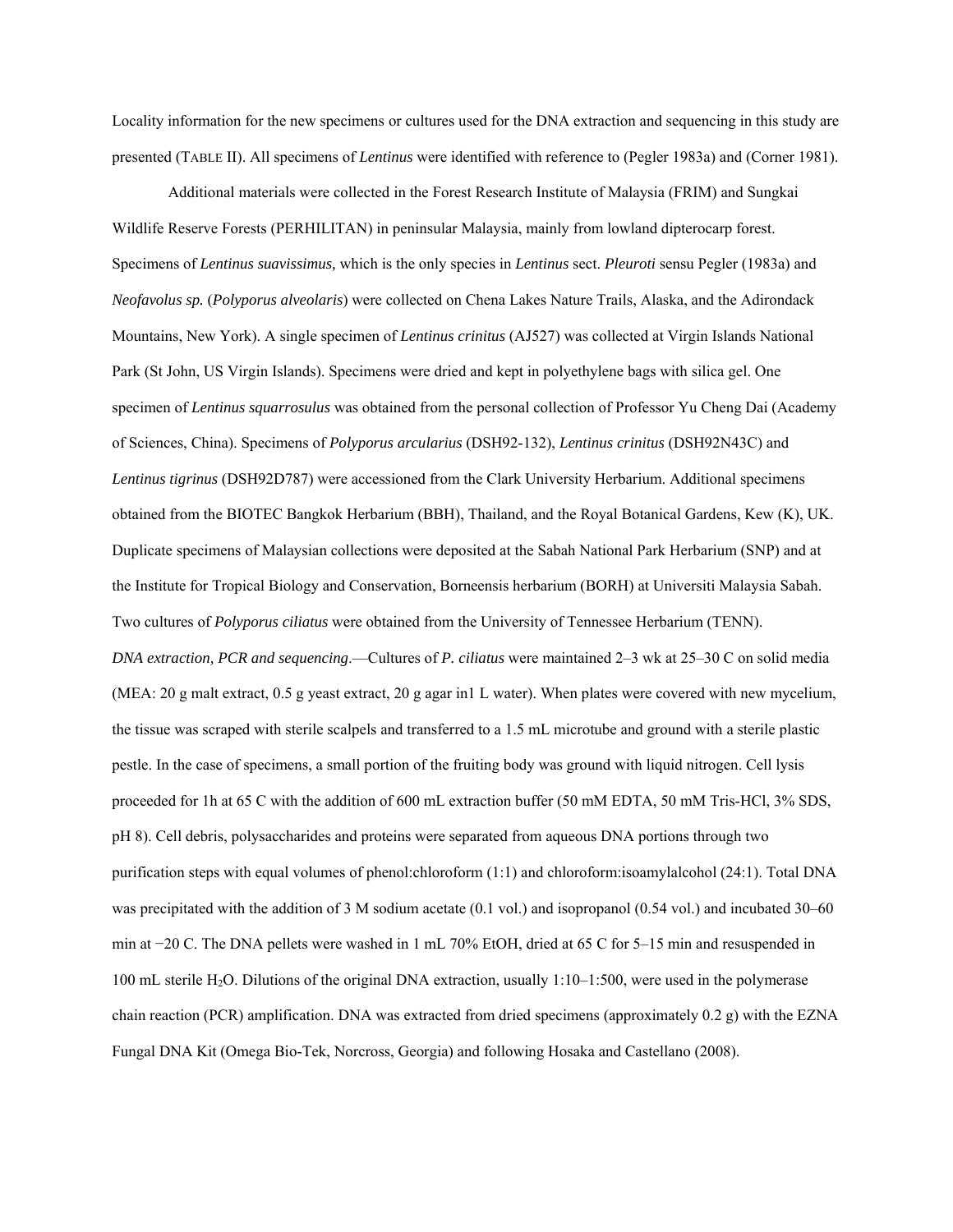Three regions were sequenced, including those encoding the internal transcribed spacers ( $ITS = ITS1 +$ 5.8S + ITS2) and partial large subunit of 28S nuclear ribosomal RNA (28S) and subunit 1 of RNA polymerase II (*RPB1*) (TABLE II). The ITS (approx. 600–700 bp, including 157 bp 5.8S rRNA coding region) was amplified with the primer pair ITS-1F/ITS4 (White et al. 1990, Gardes and Bruns 1993) and the partial 28S region (approx. 1300 bp) was amplified with the primer pair LR0R/LR7 (Vilgalys and Hester 1990). For ribosomal DNA markers this PCR protocol was used: (i) initial denaturation at 95 C for 2 min, (ii) denaturation at 94 C for 45 s, (iii) annealing at 50 C for 1 min 10 s, (iv) extension at 72 C for 2 min, (v) repeat for 34 cycles starting at step 2, (vi) leave at 72 C for 10 min (Binder et al. 2010). Sequencing primers for ITS and 28S were the same used for PCR and in the case of 28S with two additional internal primers: LR3R and LR5 (Vilgalys and Hester 1990). A part of the *RPB1* gene between conserved domains A and C of *RPB1* (approx. 1400 bp) was amplified with the primer pair RPB1-Af and RPB1-Cr (Stiller and Hall 1997, Matheny et al. 2002). In some cases the primer RPB1*-*2.2f (Binder et al 2010) was used as an alternative to RPB1-Af, producing a slightly shorter product (approx. 1000 bp). Additional sequencing primers were: RPB1-2f, RPB1-2.1f, RPB1-2.2f and RPB1-2.1r (Frøslev et al. 2005).

For *RPB1* the following touchdown PCR protocol was used: (i) initial denaturation at 94 C for 2 min, (ii) denaturation at 94 C for 40 s, (iii) annealing at 60 C for 40 s (minus 1 C per cycle), (iv) extension at 72 C for 2 min, (v) repeat for nine cycles starting at step 2, (vi) denaturation at 94 C for 45 s, (vii) annealing at 53 C for 1 min 30 s, (viii) extension at 72 C for 2 min, (ix) repeat for 36 cycles starting at step 6, (x) leave at 72 C for 10 min. The amplification products for all markers were sequenced with BigDye 3.1 terminator sequencing chemistry (Applied Biosystems, Foster City, California) and run on an Applied Biosystems 3130 Genetic Analyzer at Clark University or analyzed by Macrogen Inc. Rockville, Maryland.

*Sequence alignment and phylogenetic analyses*.—In addition to the sequences generated here, 72 were retrieved from GenBank and come mainly from Sotome et al. (2013) and Binder et al. (2013). Accession numbers of ITS, 28S, *RPB1* and *RPB2* sequences used in the analysis are provided (SUPPLEMENTARY TABLE I). Sequences were aligned with either MUSCLE 3.8 (Edgar 2004), in the case of protein-coding genes, or PRANK 130820 (Loytynoja and Goldmann 2008) for the ITS sequences, becausee it has been shown to outperform most other alignment algorithms for aligning ITS sequences (Nagy et al. 2012). MUSCLE was launched with default parameters, whereas in the case of PRANK we selected the +F option. The alignments were manually corrected with MacClade 4.08 (Maddison and Maddison 2002; http://macclade.org/). Overly variable intron regions from the *RPB1* and *RPB2*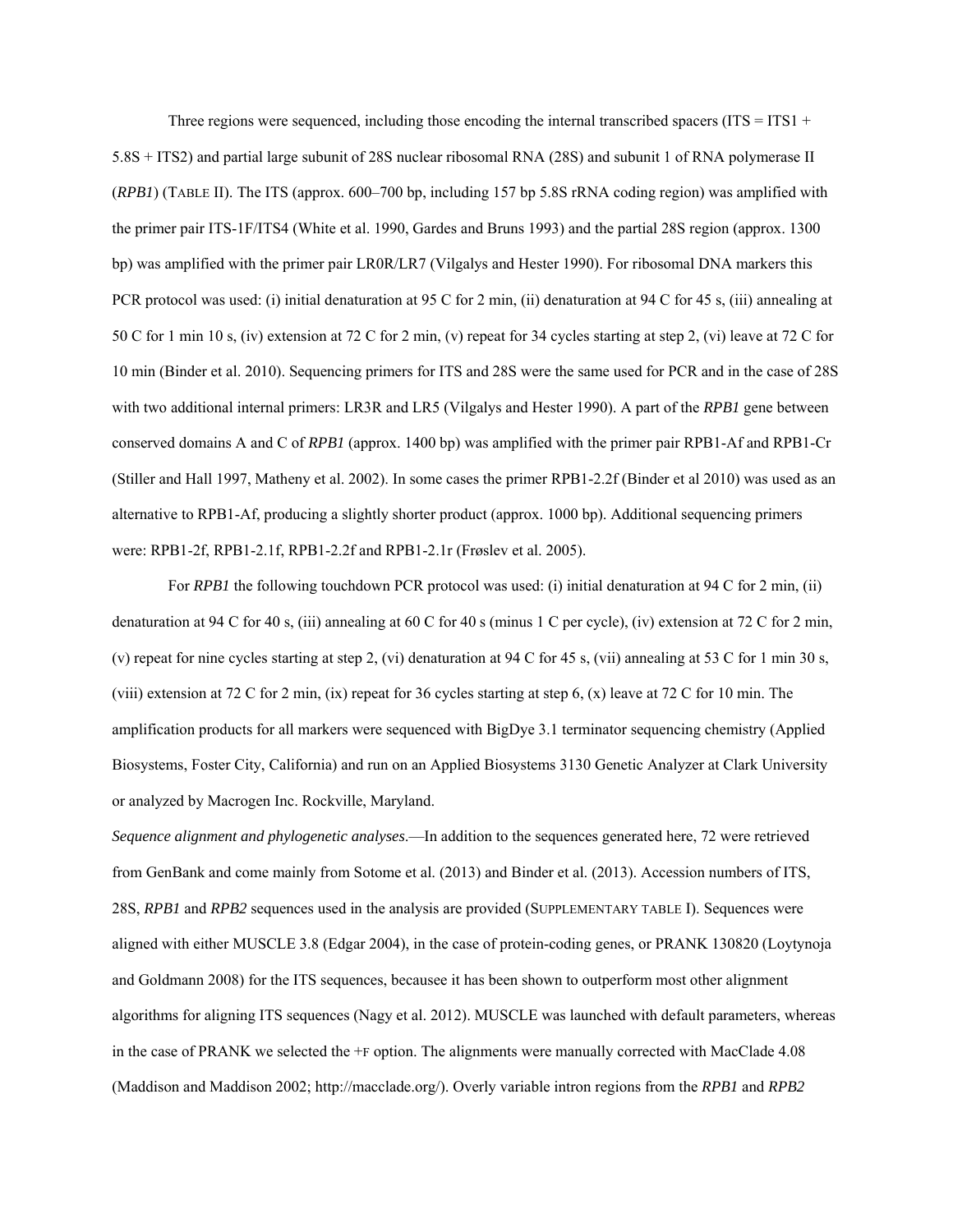alignments were excluded. For the combined datasets each marker was aligned separately and then concatenated in MacClade. Four datasets were assembled for the phylogenetic analyses (Figs. 1, 2; SUPPLEMENTARY FIGS.1, 2), and single-gene phylogenies provided (SUPPLEMENTARY FIGS. 3–6).

Phylogenetically informative indels in the ITS alignment were recoded as a matrix of binary characters and were appended to the end of the concatenated matrix for the Bayesian analyses. Indels were coded with the simple indel coding algorithm (Simmons and Ochoterena 2000) using the gapcode.by script (http://www.bioinformatics.org/~rick/software.html).

Two phylogenetic analyses were performed in all the datasets: (i) Maximum likelihood analyses (ML) were run in RAxML 7.2.8 (http://phylobench.vitaleit.ch/raxmlebb/index.php; Stamatakis et al. 2008) under the GTRGAMMA model with 100 rapid bootstrap replicates. (ii) Bayesian analyses (BI) were run with MrBayes 3.1.2 (Ronquist and Huelsenbeck 2003) at the Cipres Science Gateway (Miller et al 2010; http://www.phylo.org/) for 10 000 000 generations, under a GTR model, modeling rate heterogeneity by a discrete gamma distribution. MrBayes was launched with two runs with four chains each and trees were sampled every 100 generations. For both ML and BI we partitioned the dataset into single genes and estimated a partitioned model with unlinked model parameters between the partitions. The recoded indels were modeled with the likelihood model for binary characters implemented in MrBayes. The burn-in was determined by checking the convergence of log-likelihood values in Tracer 1.5 (Rambaut and Drummond 2007), and the first 30 000 trees from each run were discarded. The remaining 140 000 trees were used to compute a 50% majority rule consensus tree and estimate posterior probabilities (PP) with the SumTrees script of the Dendropy package (Sukumaran and Holder 2010). Convergence of log likelihood scores (−Ln) was assessed with TRACER 1.4 (Rambaut and Drummond 2007) and stationarity was assumed when a stable equilibrium value was reached (Ronquist and Huelsenbeck 2003). Individual nodes were considered well supported when ML bootstrap values (BS) were at least 70% and when PP values were at least 0.95. *Ancestral state reconstruction (ASR*).—To reconstruct the evolution of hymenophoral transitions within the *Lentinus* and *Neofavolus* clades, we used parsimony and ML optimization, implemented in MESQUITE 2.75 (Maddison and Maddison 2011). Hymenophoral forms within *Lentinus*, *Neofavolus* and other remaining core polyporoid members were assigned as discrete unordered character states: Odontoid and tuberculate (outgroup) = 0, circular pores =  $1$ , daedaleoid  $= 2$ , angular pores  $= 3$ , lamellate  $= 4$ , sub-poroid lamellae  $= 5$  and round to angular pores  $= 6$ (SUPPLEMENTARY TABLE II). Character coding 5 represents the sub-poroid construction that arises from the base of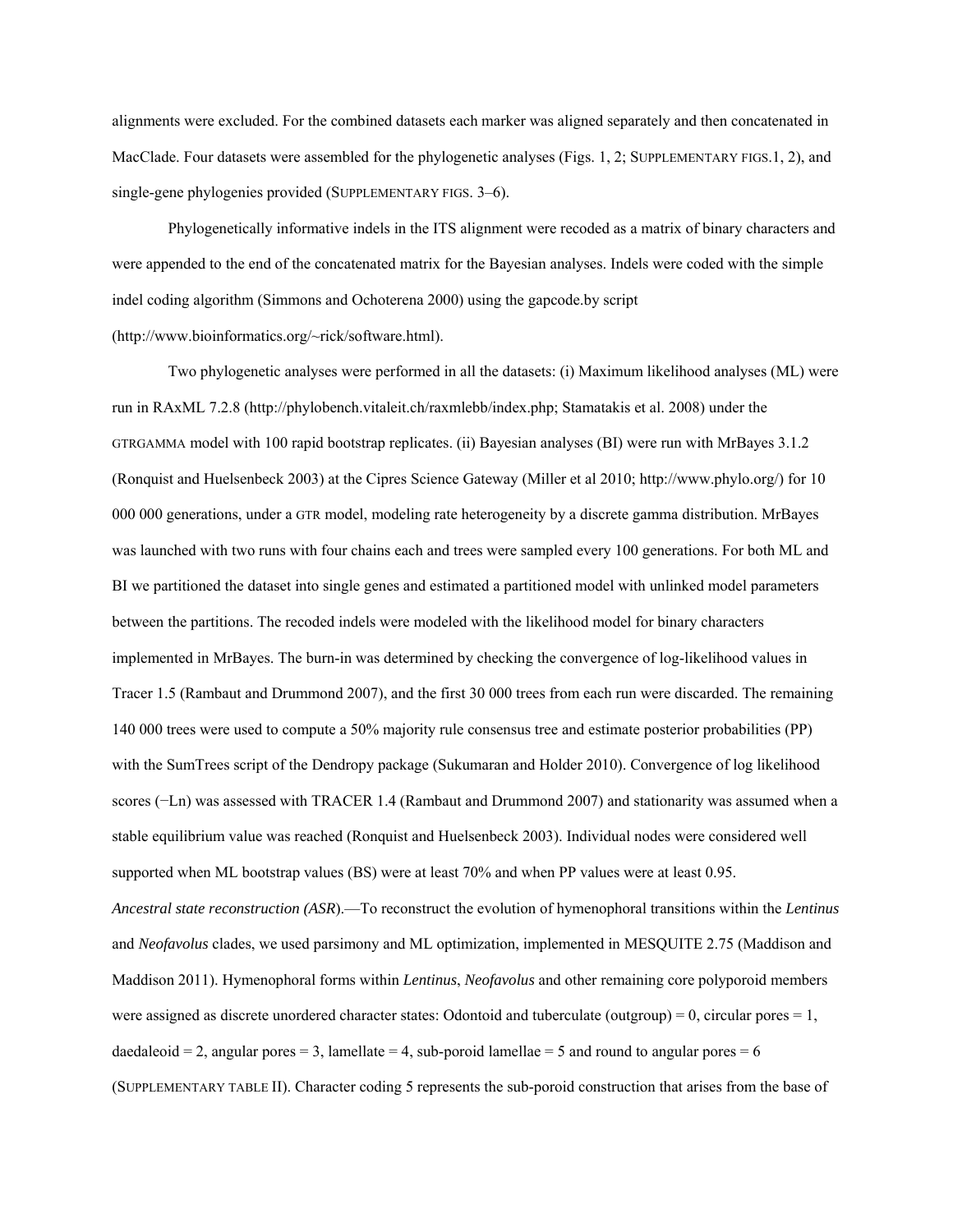the stipe, which was considered as an important character to differentiate *L. tigrinus* and *L. suavissimus*. Meanwhile, coding 6 represents polymorphic characters within *Trametes villosa*, *T. polyzona*, *Datronia scutellata* and *P. tricholoma*. All character coding was produced based on Ryvarden (1991).

Ancestral states were estimated with 1000 rooted trees drawn randomly from the post burn-in tree pool derived from the MrBayes analysis of the four-gene 99 taxa dataset. In MESQUITE, the option TRACE CHARACTER OVER TREES was selected to reconstruct ancestral character states assuming an Mk1 class model and unordered characters. Parsimony reconstructions were optimized with the MOST PARSIMONIOUS RECONSTRUCTIONS (MPR) option.

#### **RESULTS**

Seventy new sequences were generated: 31 (ITS), 19 (28S) and 20 (*RPB1)*. Single-gene phylogenies from ML analyses of the ITS, 28S, *RPB1* and *RPB2* datasets indicated no strongly supported conflict, and are provided (SUPPLEMENTARY FIGS. 3–6). Phylogenetic relationships among members of the *Lentinus* and *Neofavolus* clades were estimated with three multigene datasets, ITS+28S+*RPB1*+*RPB2*, ITS+28S+*RPB2* and ITS+28S+*RPB1*, and an ITS only dataset. ML and BI trees generated from all analyses were largely congruent; only the ML tree topologies are illustrated here, and conclusions are based primarily on the topology of the best tree from the ML analysis of the combined ITS+28S+*RPB1*+*RPB2* dataset (FIG. 1). A detailed analysis of relationships in the *Neofavolus* clade was produced using ITS alone (FIG. 2). A comparative overview of the different datasets used for the phylogenetic analyses is provided (TABLE III), and the alignments were deposited in TreeBASE

(http://purl.org/phylo/treebase/phylows/study/TB2:S16854). Most available sequences from GenBank for *Lentinus* and *Neofavolus* were included (SUPPLEMENTARY TABLE I), except an ITS sequence deposited by Grand et al. (2011) GU207275 labeled as *Lentinus badius*, which was placed in the core polyporoid clade but not in the *Lentinus* group in preliminary analyses (not shown).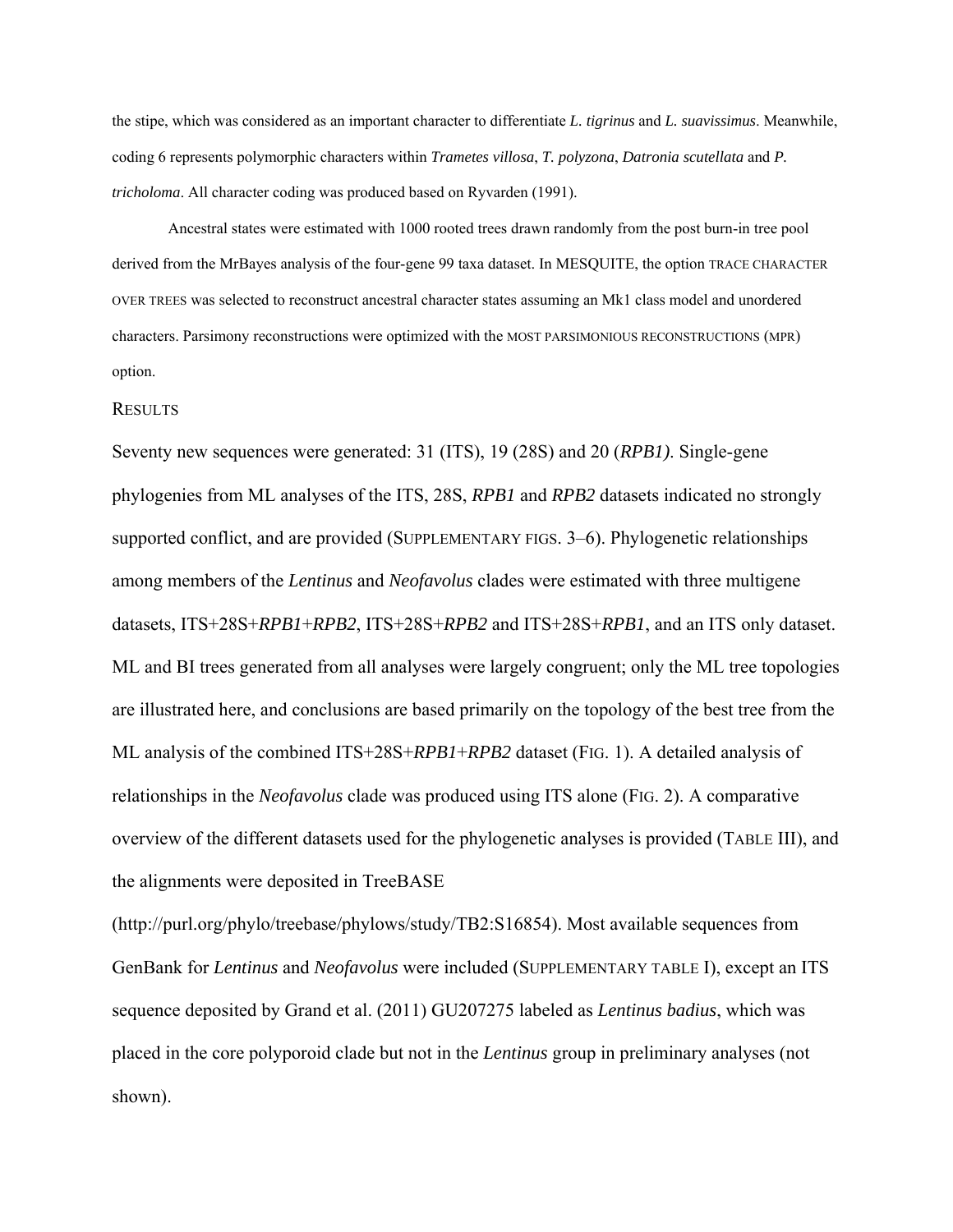Single-gene phylogenies and phylogenies combining ITS and 28S with *RPB1* or *RPB2* genes all support existence of a *Lentinus*/*Polyporellus* clade and a separate *Neofavolus* clade (FIGS. 1, 2; SUPPLEMENTARY FIGS. 1–6). *Polyporellus* (represented by *P. arcularius, P. ciliatus* and *P. brumalis*) nested within a paraphyletic assemblage of species representing *Lentinus* subg*. Lentinus* sensu Pegler (1983) excluding *L. suavissimus*. *Lentinus tigrinus* appears as the sister group of *Polyporellus* in the four-gene phylogeny, but this placement is weakly supported (FIG. 1). All three multigene analyses and the single-gene analyses using ITS and *RPB2* strongly support *Polyporus tricholoma* as the sister group of *Lentinus*/*Polyporellus*; only 28S fails to support this placement (*P. tricholoma* was not sampled for *RPB1*; SUPPLEMENTARY FIG. 4).

 Five sections of *Lentinus* sensu Pegler (1983) are represented in the *Lentinus*/*Polyporellus* clade: sections *Rigidi* (*L. squarrosulus, L. polychrous, L. sajor-caju*), *Lentodiellum* (*L. scleropus, L. striatulus*), *Lentinus* (*L. crinitus, L. swartzii, L. bertieri*), *Dicholamellatae* (*L. badius*) and *Tigrini* (*L. tigrinus*). However *Lentinus s*ect. *Pleuroti*, represented by *L. suavissimus* (= *Neofavolus suavissimus*), is strongly supported as a member of the *Neofavolus* clade in all multigene and single-gene analyses (except the single-gene analysis of *RPB2*, which did not include *L. suavissimus*) (FIGS. 1, 2; SUPPLEMENTARY FIGS. 1–6). All datasets with appropriate sampling place *L. suavissimus* as the sister group of *N. mikawai* (FIGS. 1, 2; SUPPLEMENTARY FIGS. 1–6). Results from the ITS+28S+*RPB1*+*RPB2* dataset are in general agreement with analyses of Grand et al. (2004, 2011) and Sotome et al. (2008).

 A single-gene phylogeny of the *Neofavolus* group was constructed with 33 ITS sequences, including 20 sequences from Sotome et al. (2013), focusing on the position of *L. suavissimus* (= *N. suavissimus*, which was not sampled by Sotome; FIG. 2). The ML analysis provides strong bootstrap support for monophyly of 10 individuals of *L. suavissimus* (FIG. 2).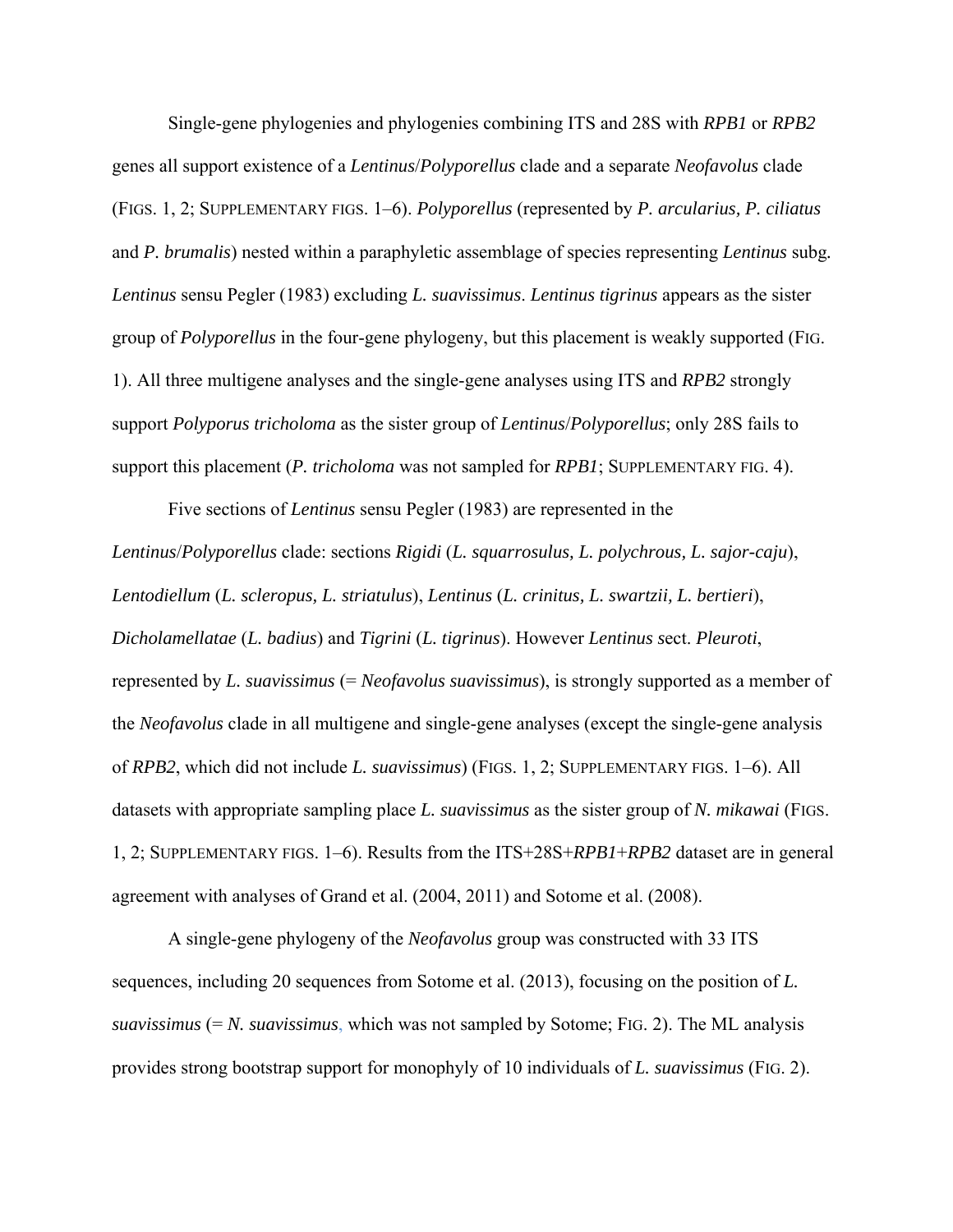However the *L. suavissimus* group is divided into two distinct lineages with a strong geographic pattern; one includes collections from Tennessee, New York and Quebec, and the other includes collections from France, Germany, Russia and Alaska (FIG.2). In addition three unidentified collections of *Neofavolus* from New York and Massachusetts were placed as a paraphyletic assemblage, with a nested clade of Japanese collections of *N. alveolaris* and *N. cremeoalbidus* from Sotome et al. (2013). The topology of the *Neofavolus* clade is consistent in the ITS and multigene analyses (FIGS. 1, 2).

 Ancestral-state reconstruction suggests a complex pattern of transitions between round pores, angular pores and lamellae. Under ML the pattern of hymenophoral transitions is largely equivocal (results not shown). Under parsimony the ancestral hymenophoral configuration for the *Lentinus*/*Polyporellus* clade is estimated to be circular pores, with independent transitions to angular pores and lamellae (FIG. 1). The ancestral state for the *Neofavolus* clade is estimated to be angular pores, with a single transition to lamellae in *L. suavissimus* (= *N. suavissimus*). TAXONOMY

*Neofavolus suavissimus* (Fr.) J. S. Seelan, Justo and Hibbett, comb. nov.

## MycoBank MB810089

*Lentinus suavissimus* Fries., Synopsis Generis Lentinorum 13. 1836. Basionym.

≡ *Panus suavissimus* (Fr.) Singer, Lilloa 22: 274. 1951.

= *Lentinus anisatus* Henn., Verhandlungen des Botanischen Vereins der Provinz Brandenburg 39: 95. 1898. *Notes.* Four individuals of *L. suavissimus* (L09791624, L09791625, TMI18871, DSH2011) conformed to Pegler's (1983) description of the species. However one collection of *L. suavissimus* differed from the description in Pegler as follows: Fruiting bodies of collection

<sup>≡</sup> *Pocillaria suavissima* (Fr.) Kuntze, *Revisio generum plantarum* 2: 866 (1891)

<sup>≡</sup> *Hemicybe suavissima* (Fr.) P. Karst.: 249. 1897.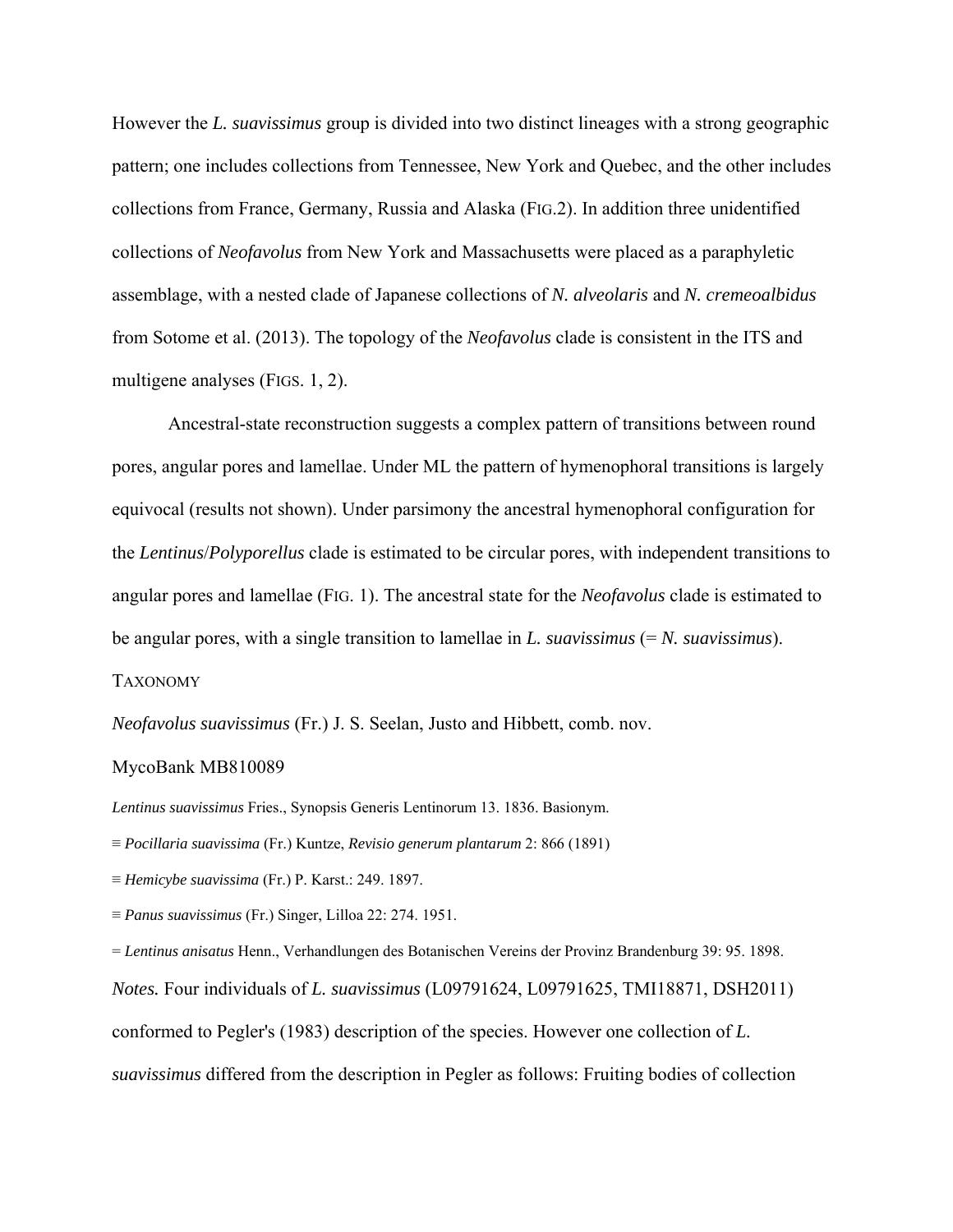ADD7 were slightly larger than those reported for *L. suavissimus* by Pegler (pileus 3–8 cm diam, stipe 1–3 cm  $\times$  5–8 mm in ADD7, vs. pileus 0.5–5 cm diam, stipe 0.5–2 cm  $\times$  4–6 mm). The pileus of ADD7 was white when fresh, whereas Pegler (1983) reported that pileus of *L. suavissimus* is yellow to tawny ochraceous (FIG. 3A, B). The pale appearance of ADD7 might be due to rain. In addition the stipe base is red in ADD7, which has not been noted in *L. suavissimus* (FIG. 3A).

*Lentinus suavissimus* is uncommon, but it has been widely reported (sometimes under the synonyms *Poccularia haematopus* [Berk.] Kuntze, *Panellus haematopus* [Berk.] Murr. and *Lentinus haematopus* Berk.) in North America, including Canada (Ontario, Quebec, Saskatchewan) and USA (Maine, Michigan, New Hampshire, New York, North Carolina, Tennessee, Vermont, Virginia) (Murrill 1915, Kauffman 1918, Mains et al. 1939, Bigelow, 1959, Bigelow and Barr 1962, Miller and Manning 1976, Pomerleau 1980, McNeil 2006), Europe, including Austria, Czech Republic, Denmark, Estonia, Finland, France, Germany, Latvia, Norway, Poland and Sweden (Pilát, 1946, Pegler 1983a, Knudsen et al. 2012), and Japan (Kobayashi 2007). The precise locality of LE127 is not known (but might be Russia). Specimen DSH2011 from Alaska represents a significant westward range extension for the species in North America.

*Specimens examined.* UNITED STATES. New York: Adirondack mountains, 44°06′45″N 73°55′26″W, 800 ft. On dead wood, 15 Oct 2012, Jaya Seelan (ADD7); Alaska: Fairbanks, on dead branch, 06 Jul 2011, David Hibbett, (DSH2011); GERMANY: Bayern: Pensenberg. On dead branch, 24 Aug 1960, Donk, MA (L0791625).CZECH REPUBLIC: Boheman, Sobeslav, South of Bohemia. On dead log, 06 Aug 1958, Kotlaba, F (L0791624). JAPAN. Mount Otyonosen, Tottori. On fallen branch, 02.10.1994, Nagasawa, E (TMI18871). **DISCUSSION**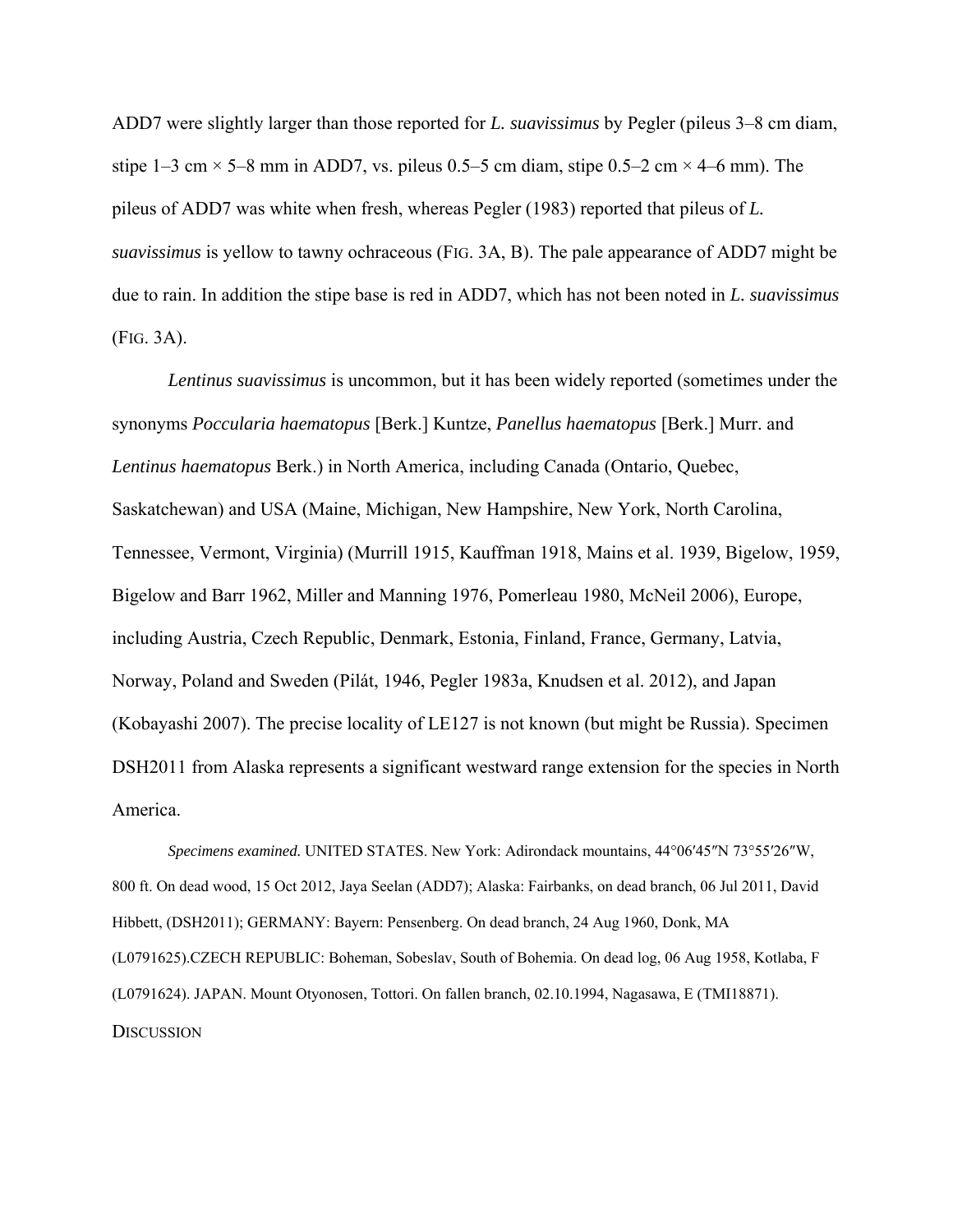Relationships between the agaricoid genus *Lentinus* and certain polypores have long been suspected based on anatomical features (Corner 1981, Pegler 1983a) and phylogenetic analyses with scattered sampling of both genes and species (Hibbett et al. 1993, Tage Roland 2001, Krüger et al. 2008, Sotome et al. 2008, Grand et al. 2011, Sotome et al. 2013). The present study includes the most comprehensive phylogenetic analysis of *Lentinus* so far, with a focus on southeastern Asian taxa. Most species of *Lentinus* subg. *Lentinus* sensu Pegler (1983a) form a monophyletic group along with the pileate-stipitate *Polyporellus* (FIG. 1), but *Lentinus suavissimus* is not in this group; the new combination *Neofavolus suavissimus* is proposed. Relationships among the species of *Polyporellus*,which form a strongly supported clade, and *Lentinus* sects. *Lentinus, Rigidi, Lentodiellum, Dicholamellatae* and *Tigrini* sensu Pegler are not well resolved (FIG. 1). The taxonomic disposition of the *Lentinus*/*Polyporellus* clade will await improved phylogenetic resolution, perhaps from genomic analyses (complete genomes are available for *L. tigrinus* and *P. arcularius*). If the topology of the four-gene tree is upheld, one option would be to combine *Polyporellus* into *Lentinus*. In the meantime we discuss *Lentinus*  and *Polyporellus* as separate genera.

 There have been parallel transformations between angular pores and sub-poroid lamellae in the *Lentinus*/*Polyporellus* clade and the *Neofavolus* clade (FIG. 1). In *Neofavolus* the topology suggests one most parsimonious reconstruction, implying derivation of sub-poroid lamellae from angular pores (FIG. 1). The hymenophore of *N. suavissimus* is sub-poroid only at the apex of the stipe, whereas in *L. tigrinus* the hymenophore is sub-poroid across the entire width of the pileus (FIG. 1; Hibbett et al. 1993a). These structural differences reflect the convergent origins of subporoid lamellae from poroid ancestors in *Neofavolus* and the *Lentinus*/*Polyporellus* clade (Pegler 1983a, Hibbett et al. 1993a).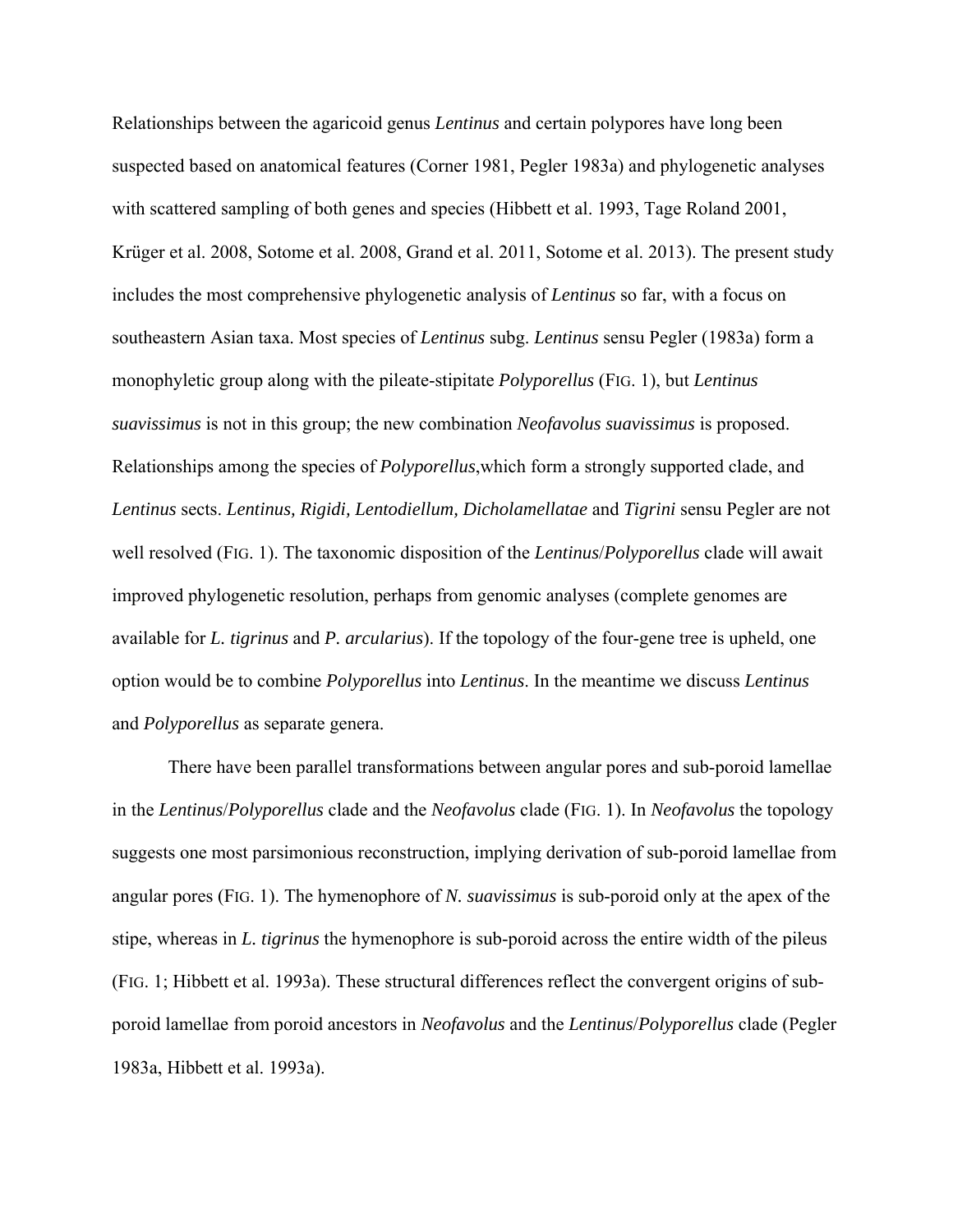The precise pattern of transformations in hymenophore configurations in the *Lentinus*/*Polyporellus* clade is not well resolved, in part due to uncertainty about the branching order at the base of the clade. *Polyporus tricholoma*, which is reported as having circular or angular pores, is strongly supported as the sister group of the *Lentinus*/*Polyporellus* clade. The most parsimonious reconstruction of character states suggested that the plesiomorphic condition for the *Lentinus/Polyporellus* clade is to have circular pores (FIG. 1, SUPPLEMENTARY FIG. 7). On some tree topologies, a single transition from circular to angular pores is reconstructed in the lineage leading to *P. arcularius* and *P. brumalis*, but in other trees these two species do not form a monophyletic group (FIG. 1, SUPPLEMENTARY FIG. 7). In all trees the species of *Lentinus* other than *L. tigrinus* form a clade (albeit weakly supported), which implies a single transition to wholly lamellate hymenophores. The sub-poroid hymenophore of *Lentinus tigrinus* is morphologically intermediate between lamellae and angular pores, but the precursor to the wholly lamellate condition in the *Lentinus/Polyporellus* clade is uncertain. Relationships of *Lentinus* sect. *Dicholamellatae*.—Pegler (1983a) placed three species in section *Dicholamellatae: L. araucariae*, *L. brunneofloccosus* and *L. badius.* Manimohan et al. (2004) and Njouonkou et al. (2013) described *L. cystidiatus* and *L. dicholamellatus* respectively as members of this section. However morphological features reported for *L. cystidiatus* (cheilocystidia and absence of hyphal pegs) suggest that it is probably a *Panus* and ITS sequence data from a specimen identified as *L. dicholamellatus* (TENN060790) suggest that it is in fact *L. sajor-caju*, which will be discussed in a forthcoming study focused on the *L. sajor-caju* complex (Seelan et al. unpubl).

Morphological characters distinguishing sect. *Dicholamellatae* include a verrucosesquamose pileal surface, wide-angled skeleto-ligative hyphae and non-inflated generative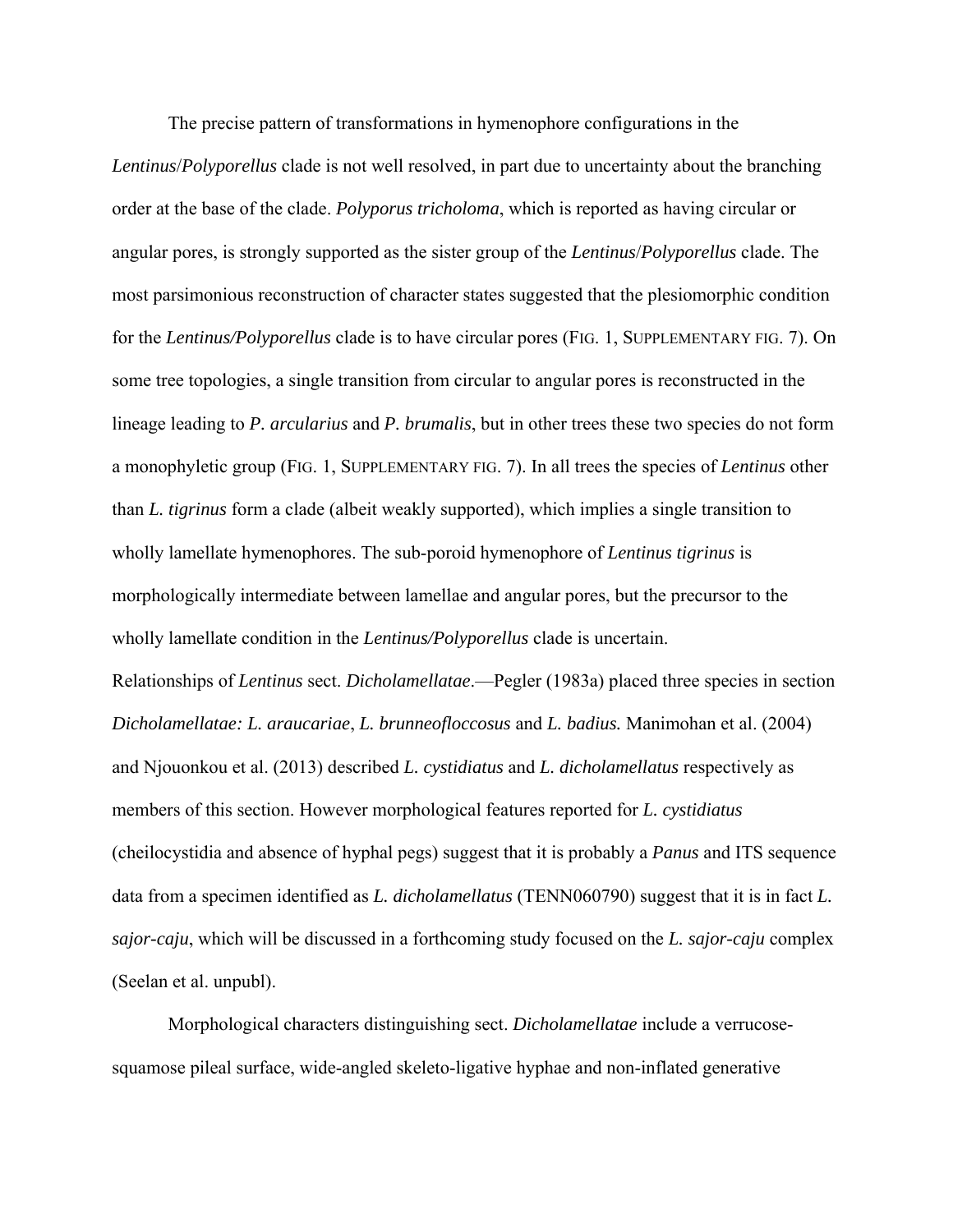hyphae, radiate hymenophoral trama, abundant hyphal pegs, often dichotomously furcate hymenophore, without true lamellulae, ellipsoid to cylindrical spores and large basidia (17–20  $\times$ 3.5–4.5 µm). Species of section *Dicholamellatae* exhibit metavelangiocarpic development, with a universal veil eventually reduced to verrucose squamules, which differs from the gymnocarpic development represented in other *Lentinus* species like *L. squarrosulus*, *L. sajor-caju*, *L. tigrinus*, *L. striatulus*, *L. scleropus*, *L. bertieri*, *L. swartzii* and *L. polychrous*. *Lentinus araucariae* is similar to *L. badius*, except that it has subdistant and furcating lamellae.

Section *Dicholamellatae* is represented here by four isolates that form a strongly supported group (FIG.1). Isolate JS0094 from Borneo is macromorphologically similar to *L. araucariae* as described in Pegler (1983a) (FIG. 3E, F). The pilea surface was thin and with subdistant, dichotomizing lamellae compared to other *L. badius* collections. However microscopic characters of this isolate conform to the description of *L. badius* and were indistinguishable from those of the isolate JSKT5858 from peninsular Malaysia (FIG. 3G, H). All four specimens of section *Dicholamellatae* had abundant hyphal pegs. Pegler (1983a) reported that *L. badius* contains more abundant hyphal pegs than *L. araucariae*.

The isolates of Borneo and peninsular Malaysia form a sister clade to the two isolates from Thailand. Isolate PU00436 was identified as *L. araucariae* in the herbarium collection, but it matches Pegler's description of *L. badius*. We examined the holotype of *L. araucariae* (PC, New Caledonia); none of the collections from this study match the holotype. Thus at present we find evidence of at least two species that conform morphologically to Pegler's concept of *L. badius,* one in Malaysia and another in Thailand.

Pegler placed into synonymy with *L. badius* the names *Agaricus verrucarius* Berk. (West Bengal, Darjeeling), *Lentinus inquinans* Berk. (Nepal), *Lentinus brevipes* Cooke (Malay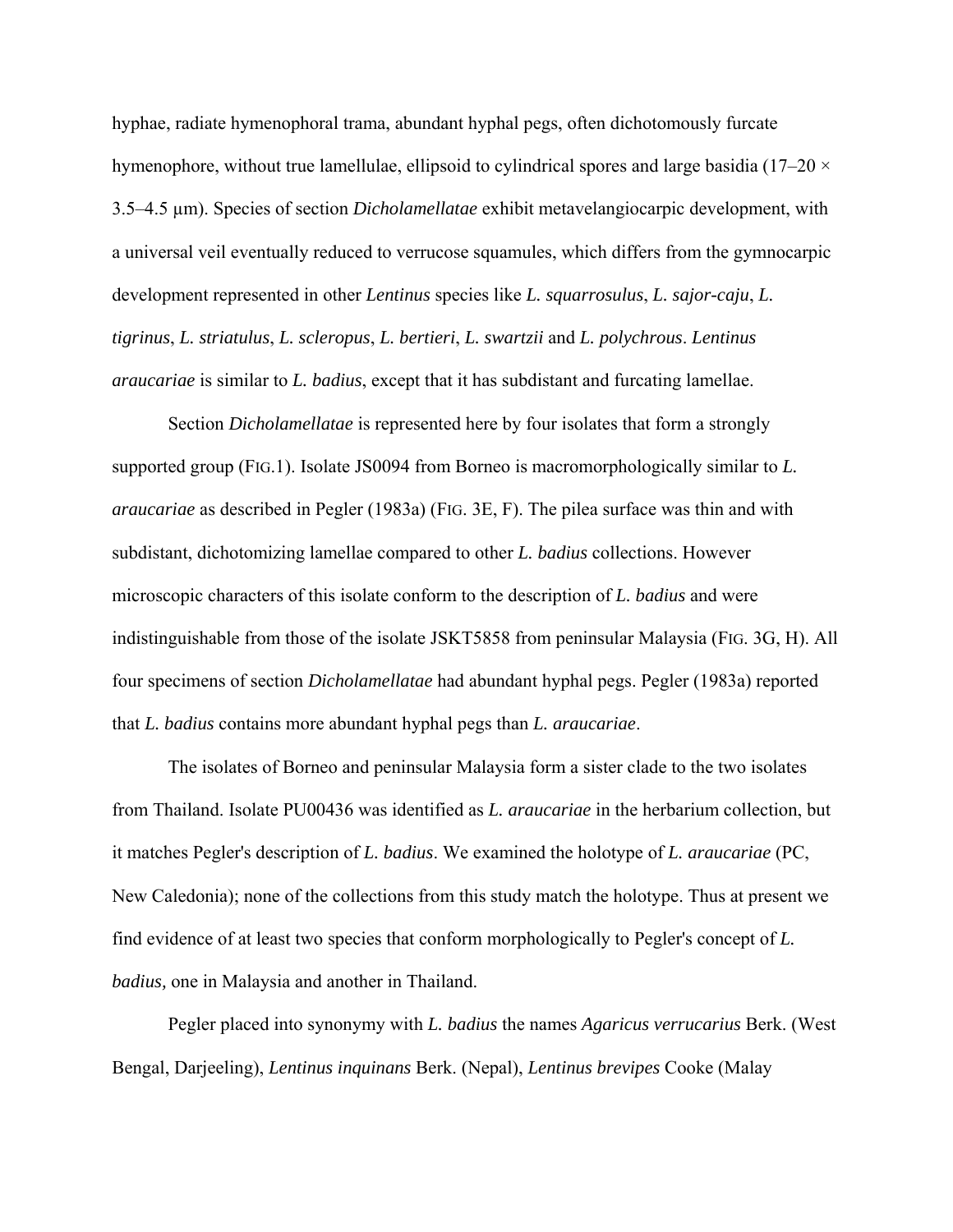Peninsula, Perak), *Lentinus fuscus* Lloyd (Singapore), and *Lentinus inverseconicus* (Vietnam), and he placed into synonymy with *L. araucariae*, the name *Panus verruciceps* Hongo (from Papua New Guinea). Pegler reported that the type locality of *L. badius* (synonym *Panus badius*) is in the Philippines. Meanwhile the type locality for *L. araucariae* is recorded from New Caledonia and this species is mainly restricted to Australasia and Sabah, Malaysia. Resolving the species of section *Dicholamellatae* will require additional sampling from across the geographic range of *L. badius* and *L. araucariae*, including as many type specimens as possible. *Relationships of* Lentinus *sect*. Rigidi.—Section Rigidi comprises *L. sajor-caju*, *L. squarrosulus* and *L. polychrous* according to Pegler (1983a). Pegler (1983a) placed *L. sajor-caju* as the type species for section *Rigidi*. Section *Rigidi* is represented by four isolates of each species.

 *Lentinus sajor-caju* is the only species reported in the section that has an annulus and gills with abundant hyphal pegs. Meanwhile *L. squarrosulus*, which has a slender stipe, and *L. polychrous*, which has a short, thick stipe, lack an annulus (Corner 1981, Pegler 1983a). Grand (2011) and Sotome et al. (2008) said that this section was poorly resolved due to lack of sampling. Our study suggests that the section *Rigidi* is monophyletic. The combined four-gene phylogeny moderately supported the monophyly of *L. sajor-caju*, *L. squarrosulus* and *L. polychrous* as in Pegler's classification. *Lentinus sajor-caju* forms a clade that is sister to a clade containing *L. squarrosulus* and *L. polychrous* (FIG. 1).

 *Lentinus sajor-caju* revealed wide variation in morphological features in collections from different areas (Pegler 1983a). According to Pegler (1983a), 26 synonyms of *L. sajor-caju* have been reported in prior classifications. Two isolates (SNP24989, JS0056) from Borneo form a clade that is sister to a clade containing two isolates (FRI62056, TENN59793) from peninsular Malaysia and Thailand respectively. The Bornean isolates, from the mainland (JS0056) and Gaya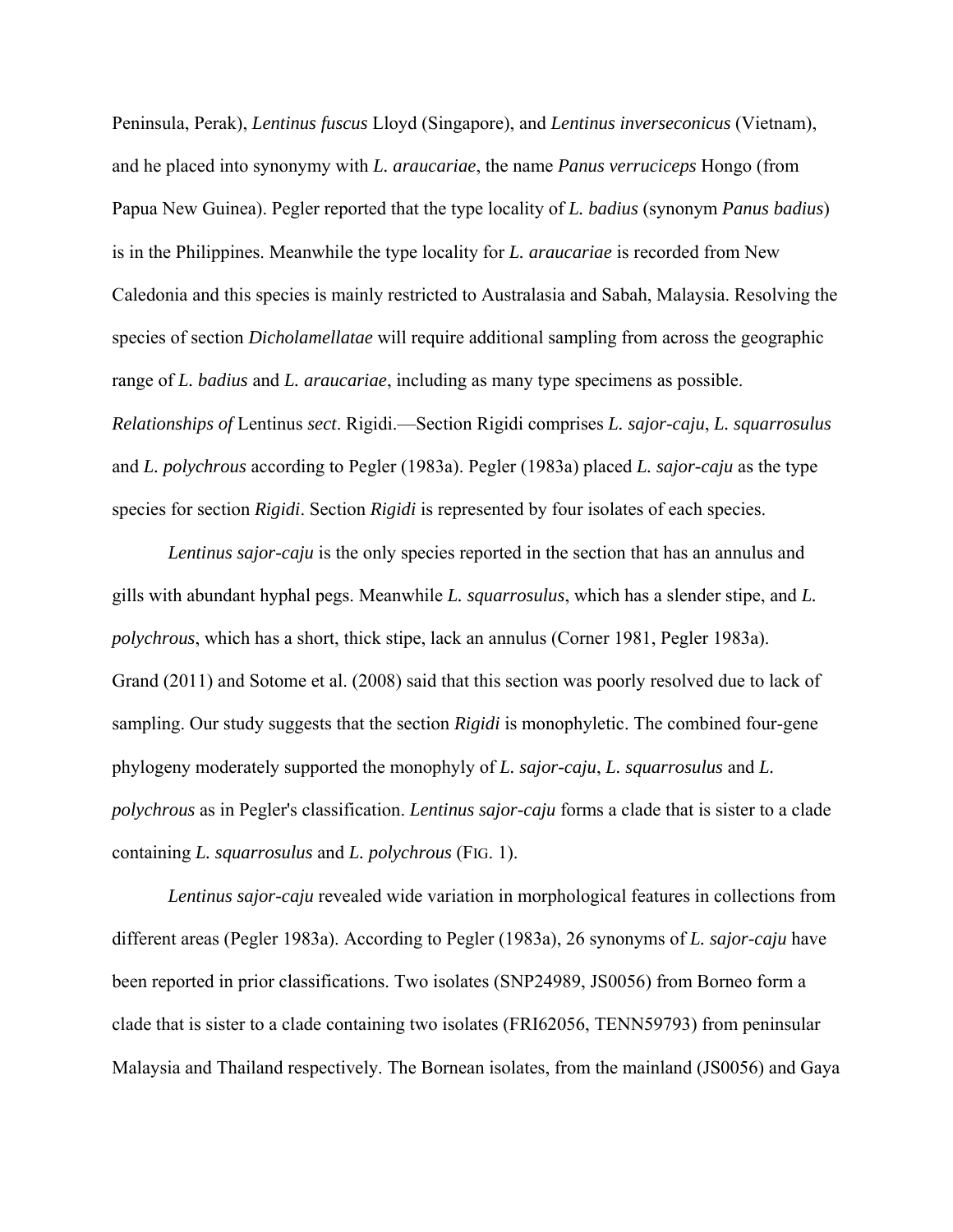Island (SNP24989), are morphologically different based on the pileus shape. The pileus of isolate JS0056 is larger (7–9 cm) diam compared to isolate SNP24989, which is 3–5 cm diam. Both isolates had abundant hyphal pegs and an annulus. Isolate SNP24989 had a lobed margin (FIG. 3I), which is not present in isolate JS0056 (FIG. 3J). It is not clear whether these morphological variations correspond to species limits.

*Lentinus polychrous* resembles *L. badius* based on their pilea surface (squamules and warts present as in *L. badius*) and forked hymenophore. However *Lentinus polychrous* has dimitic to trimitic hyphal construction, rarely forking lamellae and a reduced number of hyphal pegs, which is different from *L. badius*, which has dimitic hyphal construction, strongly forking lamellae and abundant hyphal pegs, and explains why this species was not placed by Pegler (1983a) in section *Dicholamellatae*. *Lentinus polychrous* often has distinctive coloration (ochraceous to brown) on the pileus surface with scattered squamules as described in Pegler (1983a), which we observed in some of the herbarium specimens or fresh materials from Indonesia (AR618), Thailand and Malaysia.

*L. polychrous* has a pileus surface that resembles chamois leather in both color and texture, which contrasts with dark brown lamellae with a reddish or purplish tint, according to Pegler (1983a). This morphological character was observed in isolate AH00024 from Thailand. Meanwhile isolate KM141387 from Thailand did not have the reddish lamellae but it had a greenish to dark brown pileus and rusty brown lamellae. Isolate JS0054 from Borneo had light to cream brown pileus with scattered squamules as in *L. badius* (FIG. 3K).

 *Lentinus tigrinus* is reported frequently in tropical regions especially in southeastern Asia (Sumaiyah et al. 2007, Dulay et al. 2012, Bolhassan et al. 2013). Pegler (1983a) reported that *L. tigrinus* has essentially a north temperate distribution. He also added that this species often is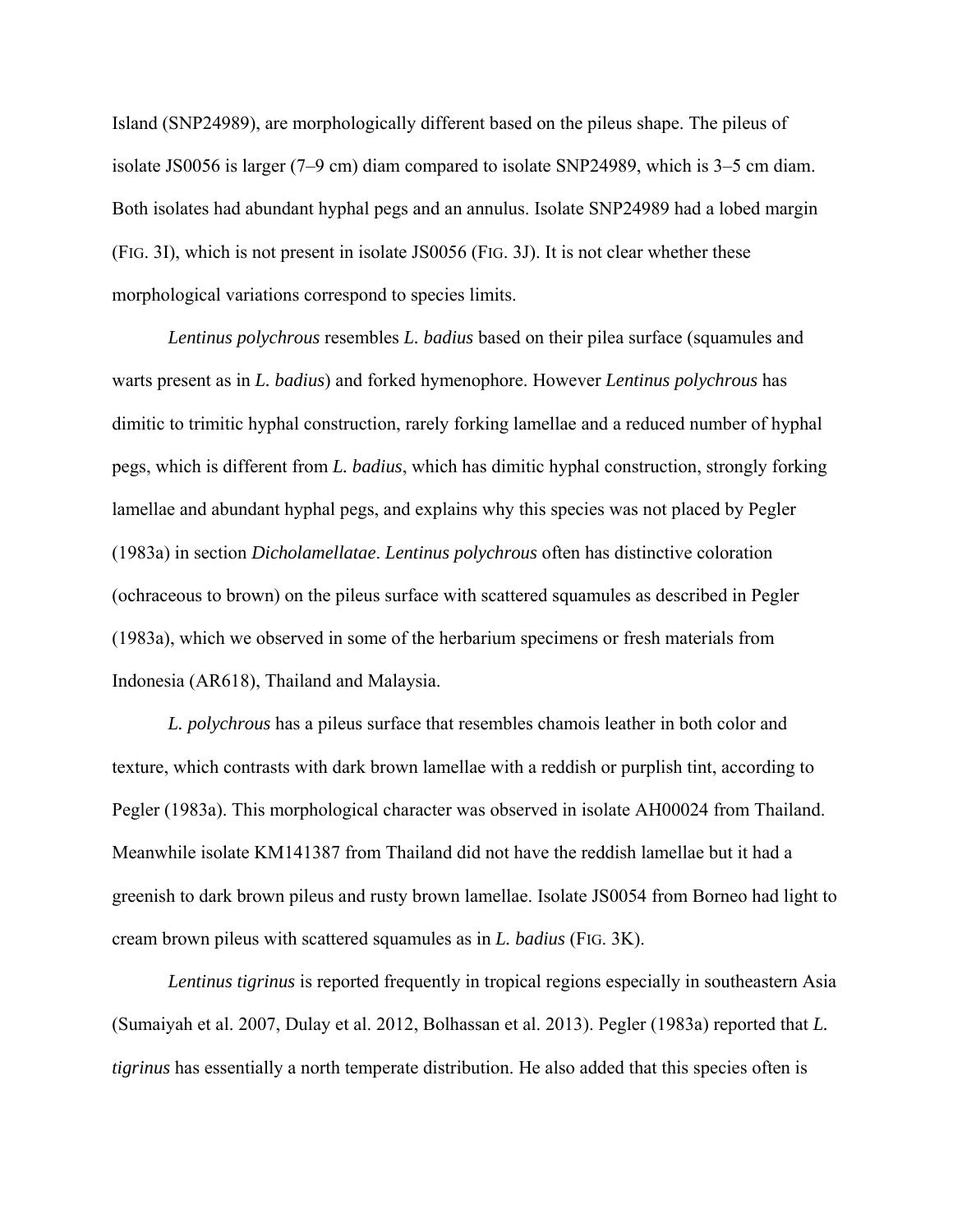confused with *L. squarrosulus*, which is mainly found in paleotropical and Australasian regions. The main cause of confusion between *L. tigrinus* (section *Tigrini*) and *L. squarrosulus* (section *Rigidi*) is their similar scabrous pilea surfaces (FIG. 3L). Grand et al. (2011) generated an ITS phylogeny and performed mating studies of section *Lentinus* emphasizing *L. tigrinus*, confirming that it has only a Eurasian and north temperate distribution.

#### ACKNOWLEDGMENTS

The authors thank the Ministry of Higher Education of Malaysia (MOHE) and Universiti Malaysia Sabah (UMS) for providing KPT scholarship to JSS. Special thanks to Sabah Parks (SP) and Sabah Biodiversity Council (SaBC) for providing the permits for the collections in Kinabalu Park area throughout 2010–2013. The authors also thank Dr Lee Su See (Forest Research Institute of Malaysia), Atika Retinowati (Herbarium Bogoriense, Indonesia), Professor Yu Cheng Dai (Chinese Academy of Sciences, China) and Professor Ronald H. Petersen and Professor Karen Hughes (University of Tennessee, Knoxville) for providing loans of specimens, Dr Maklarin Lakim (Sabah Parks), Dr Abdul Hamid (ITBC, UMS) and Remi Ripin (SP) for arranging the logistics during the field trip in Borneo. Many thanks to Yabainus Juhailin, Siti Karim, Joumin Rangkasan and Rollinus Paulous who assisted in field collections. Financial support from NSF through the PolyPEET grant (DEB0933081 to DSH) is gratefully acknowledged.

#### LITERATURE CITED

Austrian Mycological Society. 2009. Database of fungi in Austria. Damon W, Hausknecht A, Krisai-Greilhuber I, eds. http://www.austria.mykodata. net [accessed 08 Sep 2014]

Bayramoglu G, Celik G, Arica MY. 2006. Studies on accumulation of uranium by fungus *Lentinus sajor-caju*. J Hazard Mater 136: 345–535.

Bigelow HE. 1959. Notes on fungi from northern Canada IV. Tricholomataceae. Can J Bot 37:769–779.

———, Barr ME. 1962. Contribution to the fungus flora of northeastern North America II. Rhodora 64:126–137.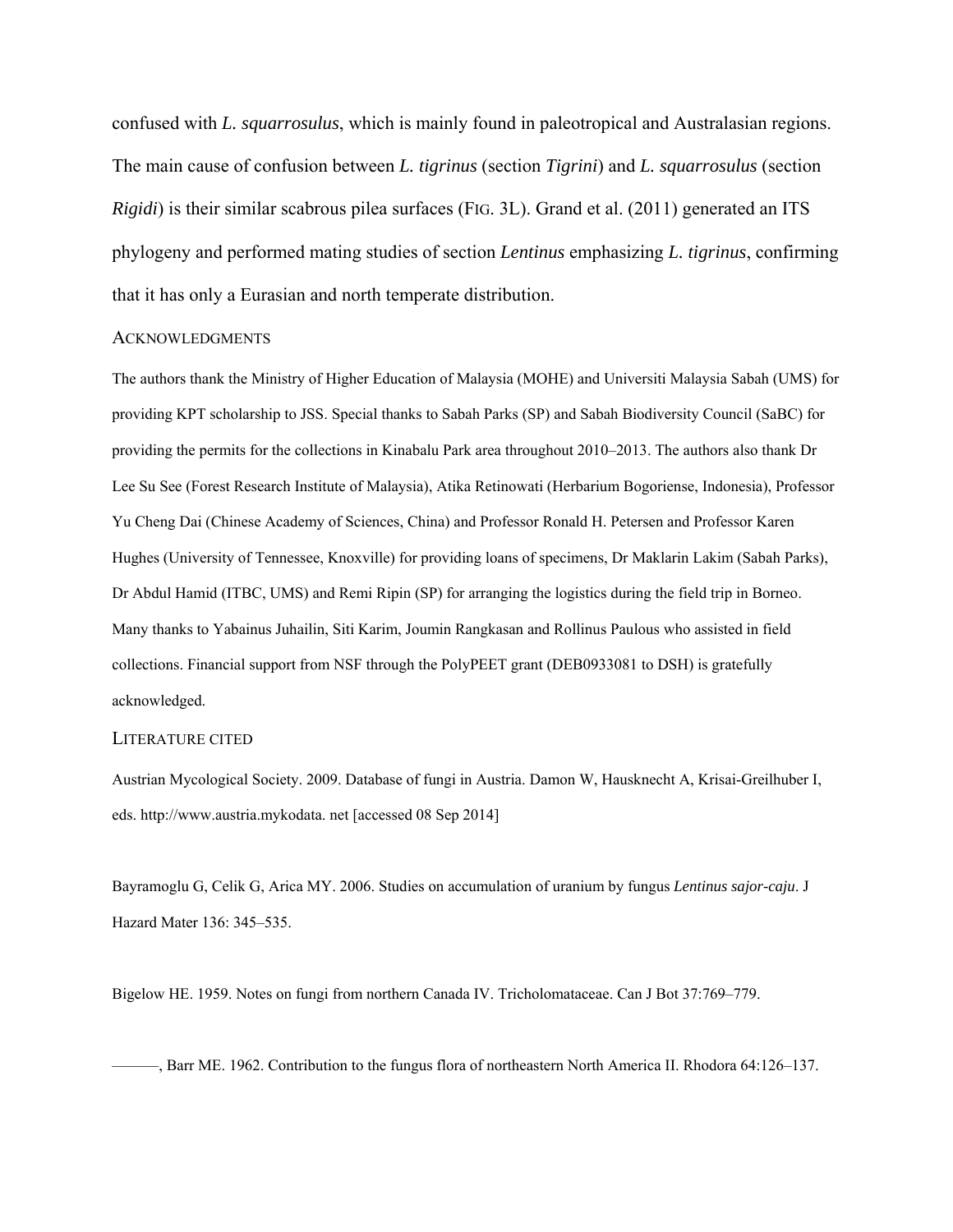Binder M, Hibbett DS, Larsson KH, Larsson E, Langer E. 2005. The phylogenetic distribution of resupinate forms in the homobasidiomycetes. Syst Biodivers 3:113–157.

———, Justo A, Riley R, Salamov A, Giraldez FL, Sjökvist E, Copeland A, Foster B, Sun H, Larsson E, Larsson KH, Townsend J, Grigoriev IV, Hibbett DS. 2013. Phylogenetic and phylogenomic overview of the Polyporales. Mycologia 105:1350–1373.

———, Larsson KH, Matheny PB, Hibbett DS. 2010. Amylocorticiales ord. nov. and Jaapiales ord. nov.: Early diverging clades of Agaricomycetidae were dominated by corticioid forms. Mycologia 102:865–880.

Bolhassan MH, Noorlidah A, Vikineswary S, Hattori T, Sumaiyah A, Noraswati MNR, Musa MY. 2012. Diversity and distribution of Polyporales in peninsular Malaysia. Sains Malays 41:155–161.

Breitenbach J, Kranzlin F.1991. Fungi of Switzerland 3. Agarics 1. Lucern: Edition Mykologia.

Chin FH 1981. Edible and poisonous fungi from the forest of Sarawak 1. Sarawak Mus J 50:211–225.

Chipp TF. 1921. A list of fungi of the Malay Peninsula. Straits Settlements 2:311–418.

Clements, FE, Shear CL. 1931, The genera of fungi. Clements Edith, ill. New York: H.W. Wilson Co. 496 p.

Corner EJH. 1981. The Agaric genera *Lentinus*, *Panus* and *Pleurotus* with particular reference to Malaysian species. Beihefte zur Nova Hedwigia, 69 p.

Cunningham GH. 1965. Polyporaceae of New Zealand. NZ Dep Sci Ind Res Bull 164:1–304.

Daniele I, Krastina I. 2002. Checklist of agaricoid and boletoid fungi (Agaricales s.l.) of Latvia. Latvijas Vegetacija 5:43–174.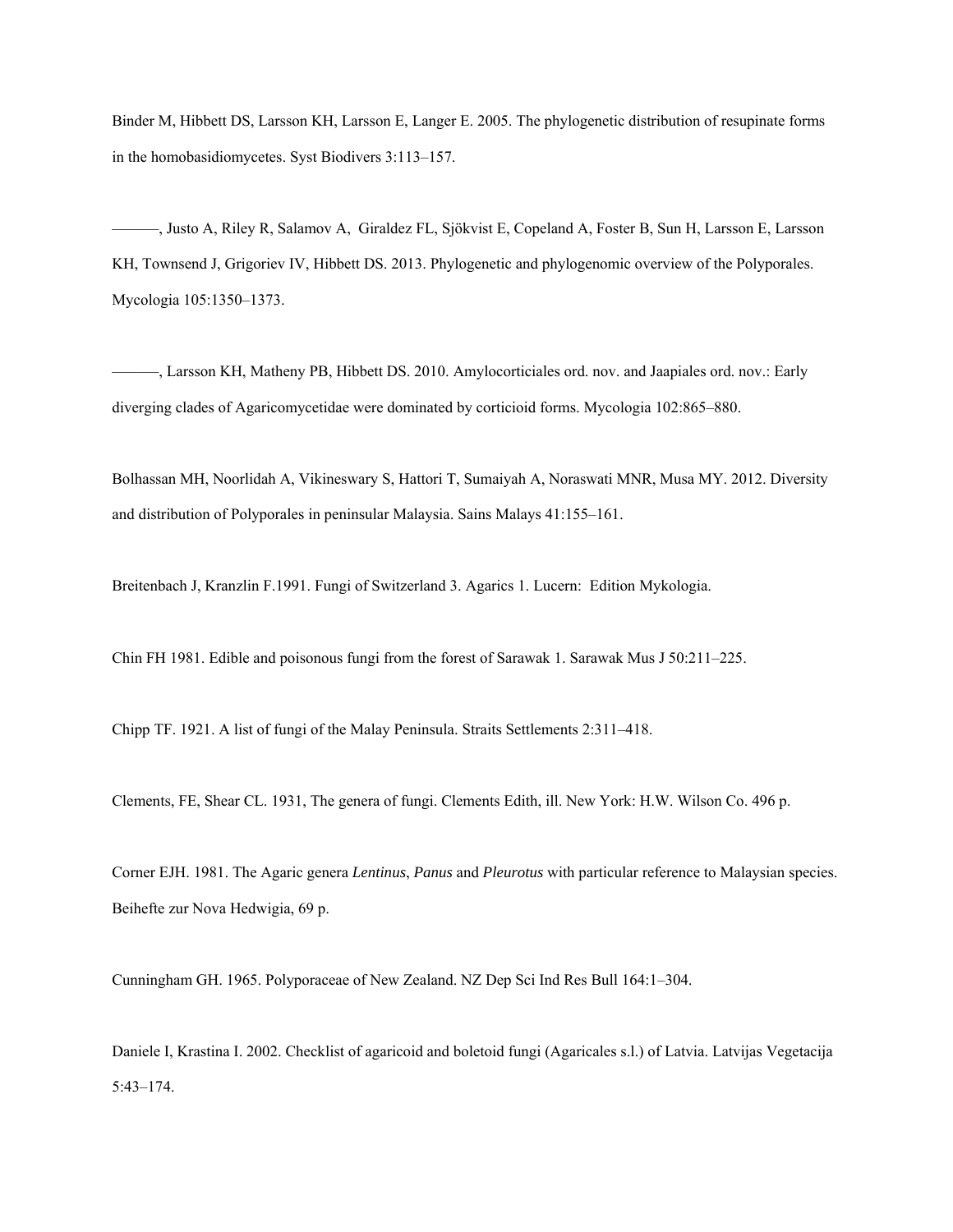Drechsler-Santos ER, Wartchow F, Coimbra VRM, Gibertonia TB, Cavalcanti, AQ. 2012. *Lentinus* (Polyporales, Basidiomycota) from the semi-arid region of Brazil. Torrey Bot Soc 139:437–446.

Dulay RMR, Cabrera EC, Kalaw SP, Reyes RG. 2012. Optimal growth conditions for basidiospore germination and morphogenesis of Philippine wild strain of *Lentinus tigrinus* (Bull.) Fr. Mycosphere 3:926–933.

Edgar RC. 2004. MUSCLE: multiple sequence alignment with high accuracy and high throughput. Nucleic Acids Res 32:1792–1797.

Frøslev TG, Matheny PB, Hibbett DS. 2005. Lower level relationships in the mushroom genus *Cortinarius* (Basidiomycota, Agaricales): a comparison of *RPB1*, *RPB2* and ITS phylogenies. Mol Phylogenet Evol 37:602–618.

Gardes M, Bruns TD. 1993. ITS primers with enhanced specificity for basidiomycetes application to the identification of mycorrhizae and rusts. Mol Ecol 2:113–118.

Grand EA. 2004. Systematics and species concepts in the genera *Lentinus Fr.* and *Panus* Fr., with emphasis on the *Lentinus tigrinus*, *L. crinitus and Panus lecomtei* complexes [doctoral dissertation]. Knoxville: Univ. Tennessee Press. 116 p.

———, Hughes KW, Petersen RH. 2011. Relationships within *Lentinus* subg. *Lentinus* (Polyporales, Agaricomycetes), with emphasis on sects. *Lentinus* and *Tigrini*. Mycol Prog 10:399–413.

Gilbertson RL, Ryvarden L. 1986–1987. North American Polypores. Vol. 2. Oslo, Norway: Fungiflora. 885 p.

Hibbett DS, Donoghue MJ. 2001. Analysis of character correlations among wood-decay mechanisms, mating systems and substrate ranges in Homobasidiomycetes. Syst Biol 50:215–242.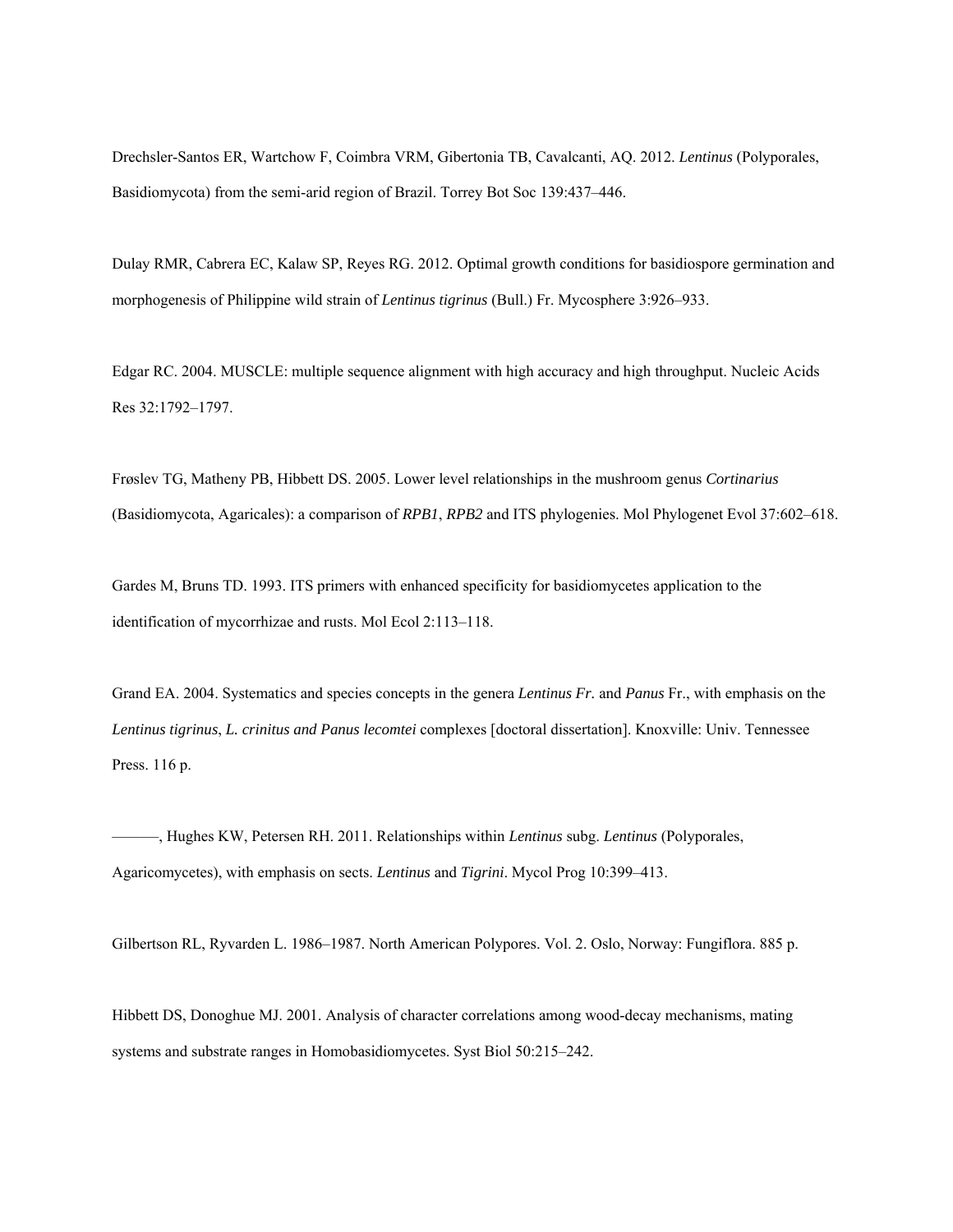———, Murakami S, Tsuneda A. 1993a. Hymenophore development and evolution in *Lentinus*. Mycologia 85:428– 443.

———, ———, ———. 1993b. Sporocarp ontogeny in *Panus*: evolution and classification. Am J Bot 80:1336– 1348.

———, Thorn RG. 1994. Nematode-trapping in *Pleurotus tuberregium*. Mycologia 86:696–699.

———, Vilgalys R. 1991. Evolutionary relationships of *Lentinus* to the Polyporaceae: evidence from restriction analysis of enzymatically amplified ribosomal DNA. Mycologia 83:425–439.

———, ———. 1993. Phylogenetic relationships of *Lentinus* (Basidiomycotina) inferred from molecular and morphological characters. Syst Bot 18:409–433.

Hosaka K, Castellano MA. 2008. Molecular phylogenetics of Geastrales with special emphasis on the position of Sclerogaster. Bull Natl Sci Mus Ser B 34:161–173.

Huang N. 1998. Colored illustrations of macrofungi (Mushrooms) of China. China Agric Press. 293 p.

Jarva L, Parmasto E. 1980. List of Estonian Fungi with host index and bibliography. Scr Mycol 7:1–331. (in Estonian with English summary)

Justo A, Hibbett DS. 2011. Phylogenetic classification of *Trametes* (Basidiomycota, Polyporales) based on a fivemarker dataset. Taxon 60:1567–1583.

Karasinski D, Kujawa A, Piatek M, Ronikier A, Wolkowycki M. 2009. Contribution to biodiversity assessment of European primeval forests: new records of rare fungi in the Bialowieza forest. Pol Bot J 54:55–97.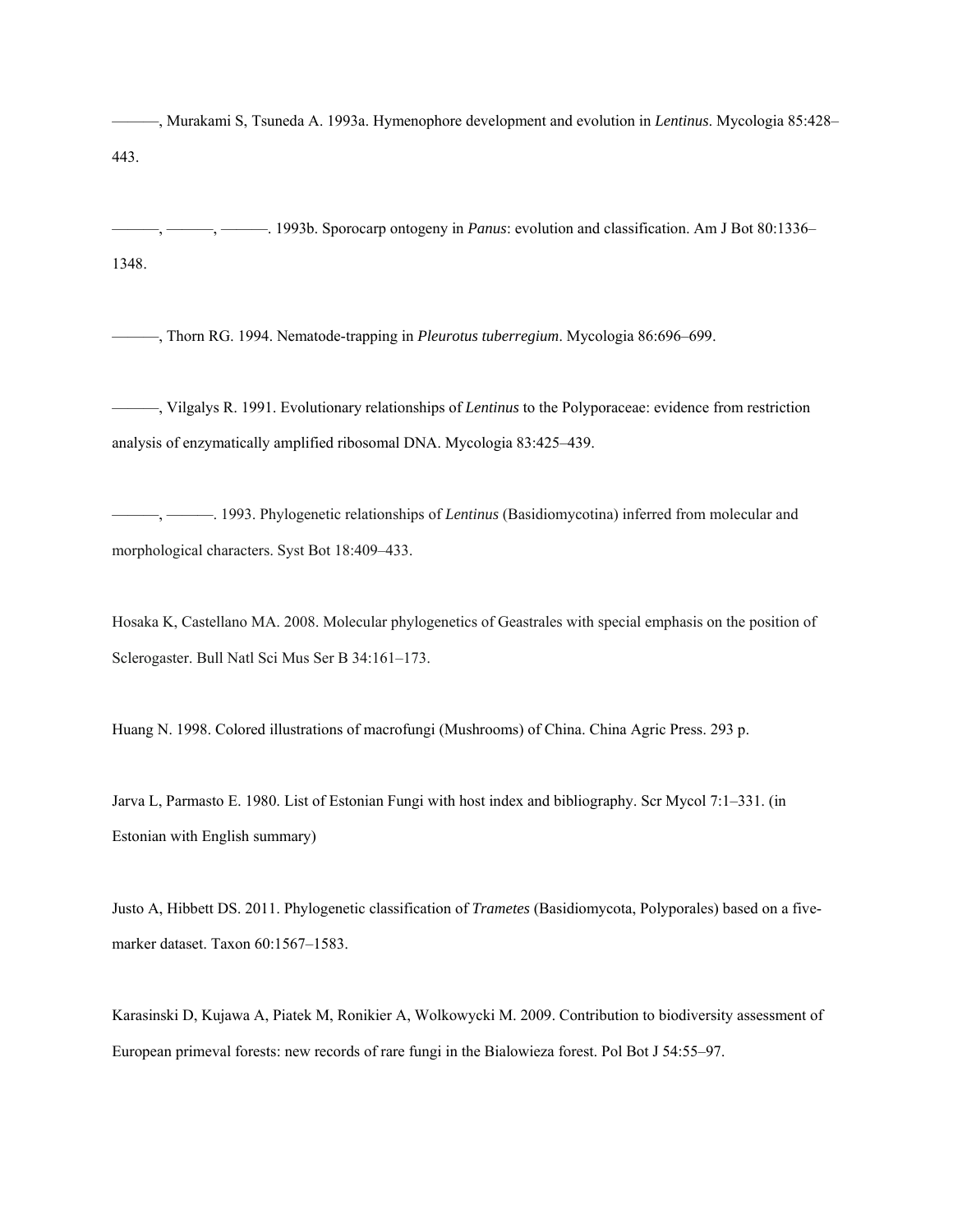Karunarathna SC, Yang ZL, Raspé O, Ko Ko TW, Vellinga EC, Zhao RL, Bahkali AH, Chukeatirote E, Degreef J, Callac P, Hyde KD. 2011a. *Lentinus giganteus* revisited: new collections from Sri Lanka and Thailand. Mycotaxon 118:57–71.

———, Yang Z, Zhao RL, Vellinga EC, Bahkali AH, Chukeatirote E, Hyde KD. 2011b. Three new species of *Lentinus* from northern Thailand. Mycol Prog 10: 389–398.

Kauffman CH. 1918. The Agaricaceae of Michigan. Vol. 1. Mich Geol Biol Surv 26:1–924.

Knudsen H, Vesterholt, J. 2012. Funga Nordica.Vol. 1. In: Knudsen H, ed. Agaricoid, boletoid, clavarioid, cyphelloid and gasteroid genera. Copenhagen, Denmark: Nordsvamp.

———, 2008a. *Henningsomyces* O. Kuntze. In: Knudsen H, Vesterholt J, eds. Funga Nordica. Agaricoid, boletoid and cyphelloid genera Copenhagen, Denmark: Nordsvamp. p 281–282.

———, 2008b. *Lentinus* Fr.: Fr. In: Knudsen H, Vesterholt J, eds., Funga Nordica. Agaricoid, boletoid and cyphelloid genera. Copenhagen, Denmark: Nordsvamp. p 72–73.

Kobayashi T. 2007. Index of fungi inhabiting woody plants in Japan. Host, distribution and literature. Tokyo: Zenkoku-Noson-Kyoiku Kyokai Publishing Co. Ltd. 1227 p.

Kreisel H.1987. Pilzfl ora der Deutschen Demokratischen Republik. Basidiomycetes (Gallert-, Hut- und Bauchpilze). Jena, Germany: G. Fischer Verlag.

Krieglsteiner GJ. 1991. Verbreitugsatlas der Grosspilze Deutschlands (West). Band 1: Standerpilze. Teil A: Nichtblatterpilze. Stuttgart, Germany: Verlag Eugen Ulmer.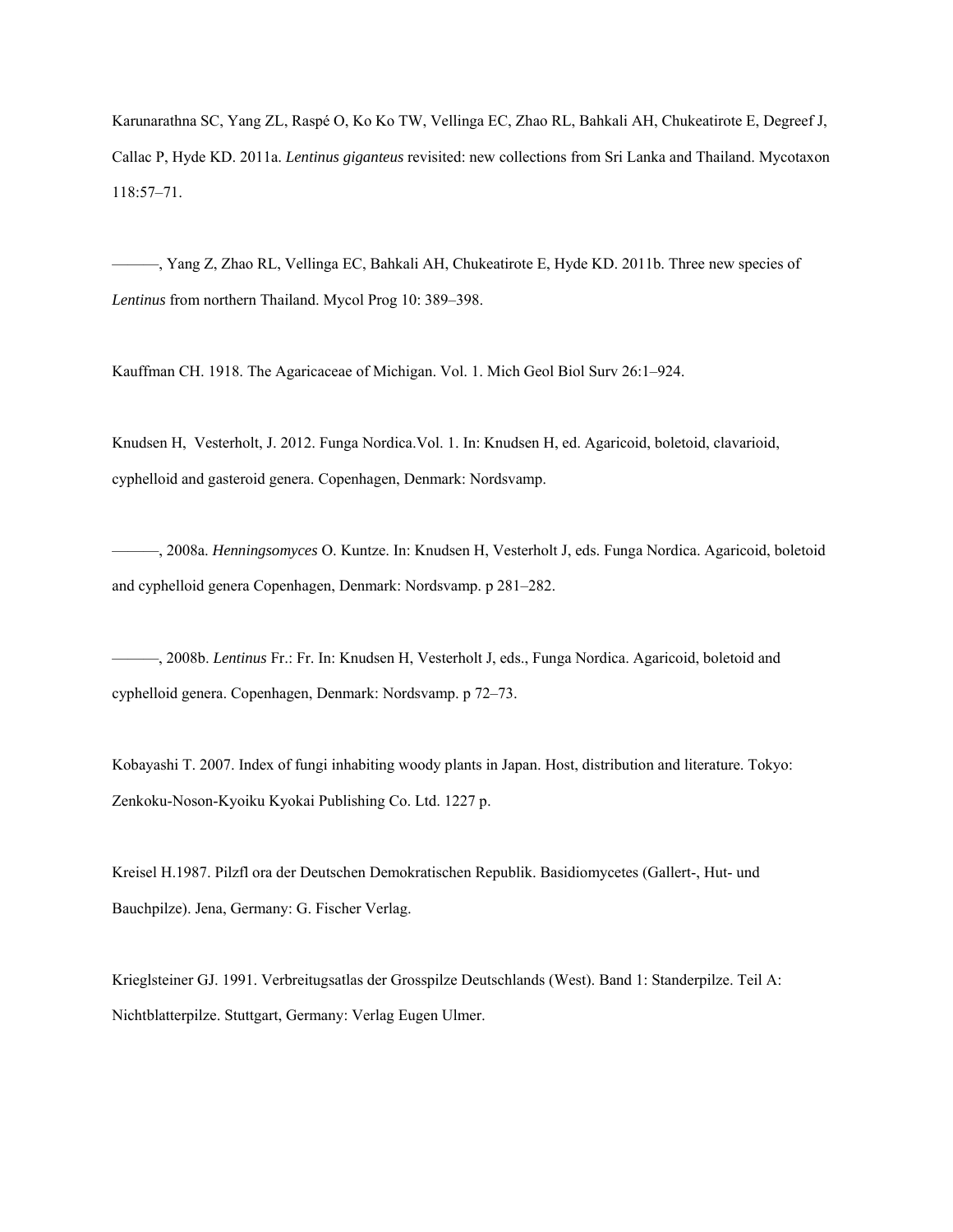Krüeger D. 2002. Monographic studies in the Genus *polyporus* (Basidiomycotina) [doctoral dissertation], Knoxville: Univ. Tennessee Press. 166 p.

———, Gargas A. 2004. The basidiomycete genus *Polyporus*— an emendation based on phylogeny and putative secondary structure of ribosomal RNA molecules. Feddes Repert 115:530–546.

———, Hughes KW, Petersen RH. 2008. Notes on the molecular phylogeny of the '*Polyporellus*' group within *Polyporus*: identity of collections from Canada and Ecuador and relationships with *Lentinus*. Sydowia 60:213–233.

Kühner R. 1980. Les Hyménomycètes agaricoides (Agaricales, Tricholomatales, Pluteales, Russulales) Etude générale et classification. Numspécial Bull Soc Linn Lyon. 49:1–1027.

Kumar TKA, Manimohan P. 2005. A new species of *Lentinus* from India. Mycotaxon 92:119–123.

Lee SS, Helmut B, Salmiah U.1995. Some fungi of the Sungai Halong and surrounding areas, Temenggor Forest Reserve, Hulu Perak, Malaysia. Malay Nat J 48:147–155.

Lim G. 1972. Some common large fungi in Malaysia and Singapore. Malay Nat J 25:84–89.

Löytynoja A, Goldman N. 2008. Phylogeny-aware gap placement prevents errors in sequence alignment and evolutionary analysis. Science 320:1632–1635.

Ludwig E. 2001. Pilzkompendium. Band I Beschreibungen. Eching, Germany: IHW Verlag, Postfach.

Maddison DR, Maddison WP. 2002. MacClade4: analysis of phylogeny and character evolution. Sunderland, Massachusetts: Sinauer Associates.

Mains EB, Overholts LO, Pomerleau R. 1939. Fungi collected at the foray, Aug 1938. Mycologia 31:728–736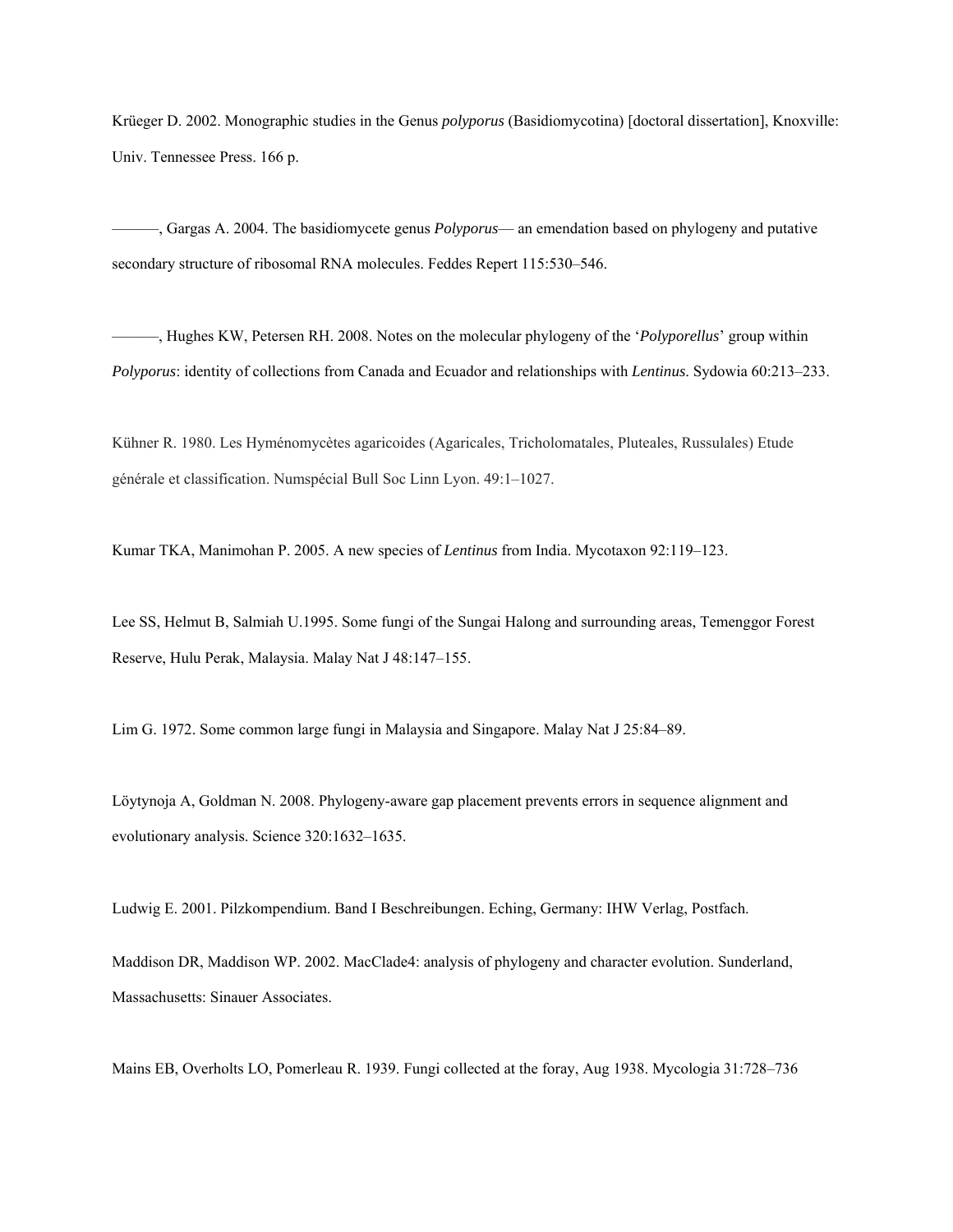Manimohan P, Divya N, Kumar TKA, Vrinda KB, Pradeep CK. 2004. The genus *Lentinus* in Kerala state, India. Mycotaxon 90:311–318.

———, Leelavathy KM. 1995. A new variety of *Lentinus caespiticola* from southern India. Mycol Res 99:451–452, http://dx.doi.org/10.1016/S0953-7562 (09)80644-8

Matheny PB, Liu YJ, Ammirati JF, Hall BD. 2002. Using *RPB1* sequences to improve phylogenetic inference among mushrooms (Inocybe, Agaricales). Am J Bot 89: 688–698.

McNeil R. 2006. Le grand livre des champignons du Québec et de l'est du Canada. Waterloo, Ontario: Éditions Michel Quintin. 444p.

Miller OK, Manning DL. 1976. Distribution of the lignicolous Tricholomataceae in the southern Appalachians. In: Distributional history of the biota of the southern Appalachians IV. In: Park BC, Roane MK, eds. Algae & Fungi. Biogeography, systematics, & ecology. Charlottesville: Univ. Virginia Press. p 307–344. .

Miller MA, Pfeiffer W, Schwartz T. 2010. Creating the CIPRES Science Gateway for inference of large phylogenetic trees. In: Proceedings of the Gateway Computing Environments Workshop (GCE). New Orleans: GCE. p 1–8.

Mossebo DC. 2002. Growth of wood-inhabiting *Lentinus* species from Cameroon in laboratory culture. Mycologist 16:168–171.

Murrill WA. 1915a. Agaricaceae tribe Agariceae N.A. Flora 9:237–249.

———, 1915b. Agaricaceae Tribe Agariceae N.A. Flora 9:286-296.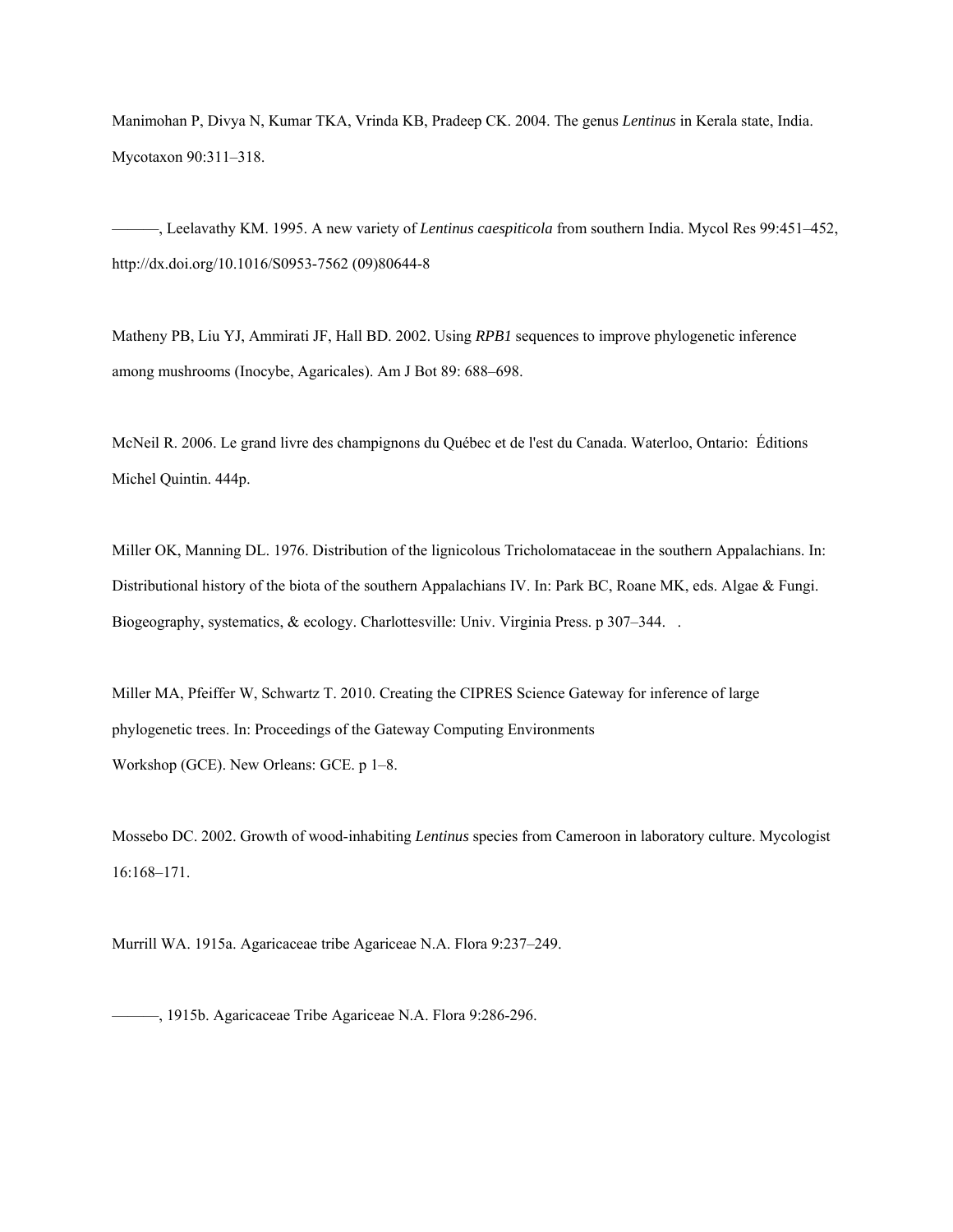Nagy LG, Kocsube S, Csanadi Z, Kovacs GM, Petkovits T, Vagvolgyi C, Papp T. 2012. Re-Mind the Gap! Insertion -deletion data reveal neglected phylogenetic potential of the nuclear ribosomal internal transcribed spacer (ITS) of Fungi. PLoS ONE 7:e49794, doi: 10.1371/journal.pone.0049794

Nazura Z, Lee SS, Chan HT, Thi BK, Siti AA. 2010. Macrofungi of Pulau Redang, Terengganu and Pulau Aur, Johor in the south China Sea. J Sci Technol Trop 6:S120–S125.

Newsam A, John KP, Rao BS.1967. Decay of rubber wood in a replanting and its effect on root disease. J Rubber Res Inst Malaya 20:1–7.

Njouonkou AL, Mossebo DC, Akoa A. 2013a. The genera *Lentinus* and *Panus* in the Dja Biosphere Reserve and its periphery, Cameroon. Kew Bull 68: 517–521.

———, Watling R, Degreef J. 2013b. *Lentinus cystidiatus* sp. nov. (Polyporaceae): an African lentinoid fungus with an unusual combination of both skeleto-ligative hyphae and pleurocystidia. Pl Ecol Evol 146:240–245, doi: org/10.5091/plecevo.2013.792

Noorlidah A, Vikineswary S, Yusoff M, Desjardin DE. 2005. Higher fungi of northeast Langkawi. Malay J Sci 24:95–102.

Nuñez M, Ryvarden L. 1995. *Polyporus* (Basidiomycotina) and related genera. Synop Fungorum 10:1–85.

Oldridge SG, Pegler DN, Reid DA, Spooner BM. 1986. A collection of fungi from Pahang and Negeri Sembilan, Malaysia. Kew Bull 41:855–872.

Pegler DN. 1971. *Lentinus* Fr. and related genera from Congo-Kinshasa (Fungi). Bull Jard Bot Natl Belg 41:273– 281.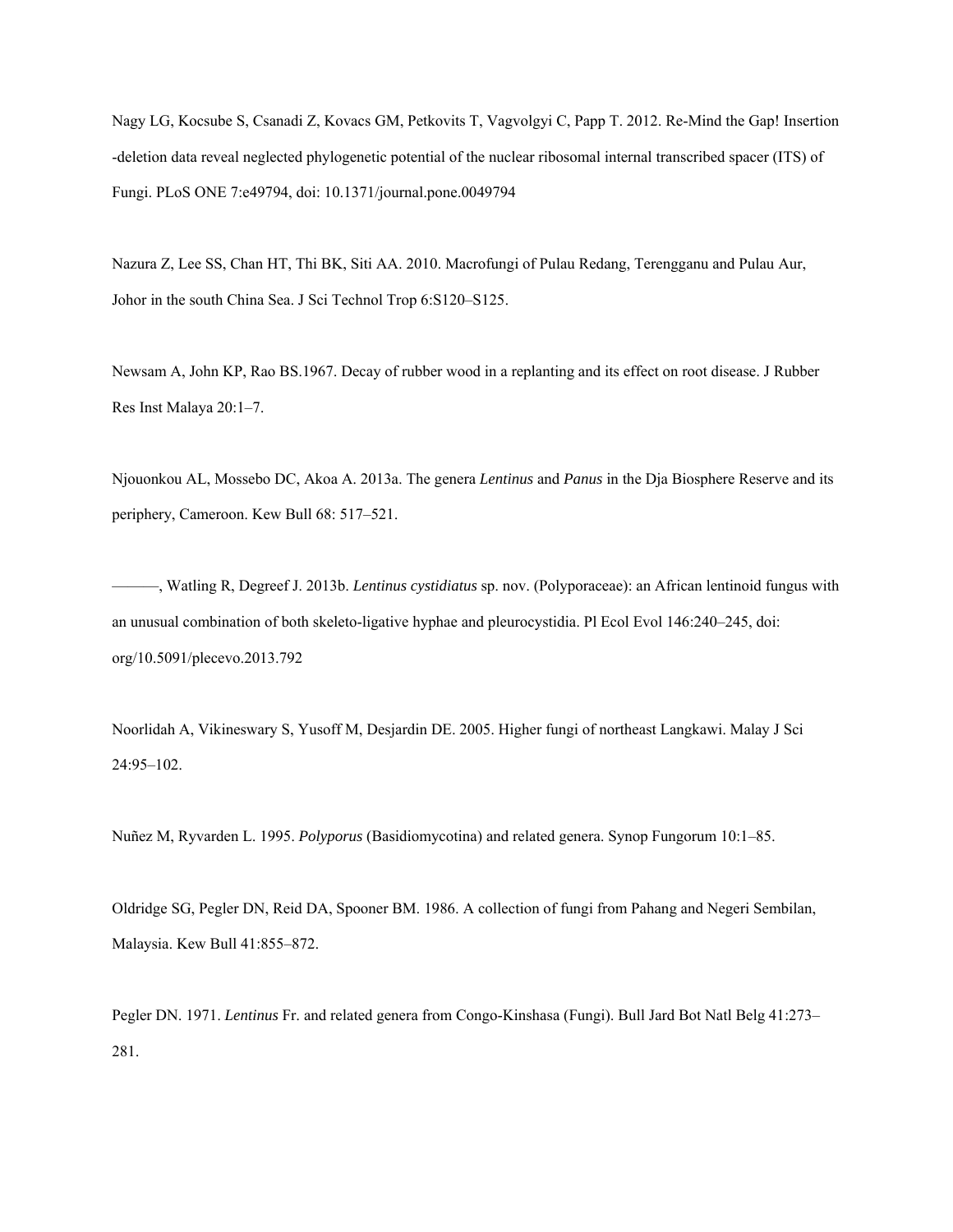———. 1972. Lentineae (Polyporaceae), Schizophyllaceae et especes lentinoides et pleurotoides des Tricholomataceae. Fl Illust Champ Afr Centre Fasc 1:1–26.

———.1975. The classification of the genus *Lentinus* Fr. (Basidiomycota). Kavaka 3:11–20.

———. 1983a. The genus *Lentinus*. A world monograph. In: Coode MJE, ed. London: Kew Bull Additional Ser X.

———. 1983b. *Lentinus araucariae*, an Australasian member of the *Lentinus badius*-complex. Cryptogam Mycol 123–128.

———, Young TWK. 1983. Anatomy of the *Lentinus* hymenophore. Trans Br Mycol Soc 80:469–482.

Pilát A. 1946. Monographie des espècies européennes du genre *Lentinus* Fr. Atlas des Champignons de l'Europe. Vol. V. Prague, Czech Republic.

Pomerleau R. 1980. Flore des champignons au Québec et régions limitrophes. Les éditions la presse, Montreal. 342 p.

Rambaut A, Drummond AJ. 2007. BEAST: Bayesian evolutionary analysis sampling trees. BMC Evol Biol 7:214.

Redhead SA, Ginns JH. 1985. A reappraisal of agaric genera associated with brown rots of wood*.* Trans Mycol Soc Jap 26:349–381.

Rolén T. 2001. Taxonomy and phylogeny of Lentinus Fr. and Panus Fr. (Basidiomycota–Polyporaceae) from Costa Rica (master's dissertation). Univ. Oslo Press. 68 p.

Ronquist F, Huelsenbeck JP. 2003. MrBayes 3: Bayesian phylogenetic inference under mixed models. Bioinformatics 19:1572–1574.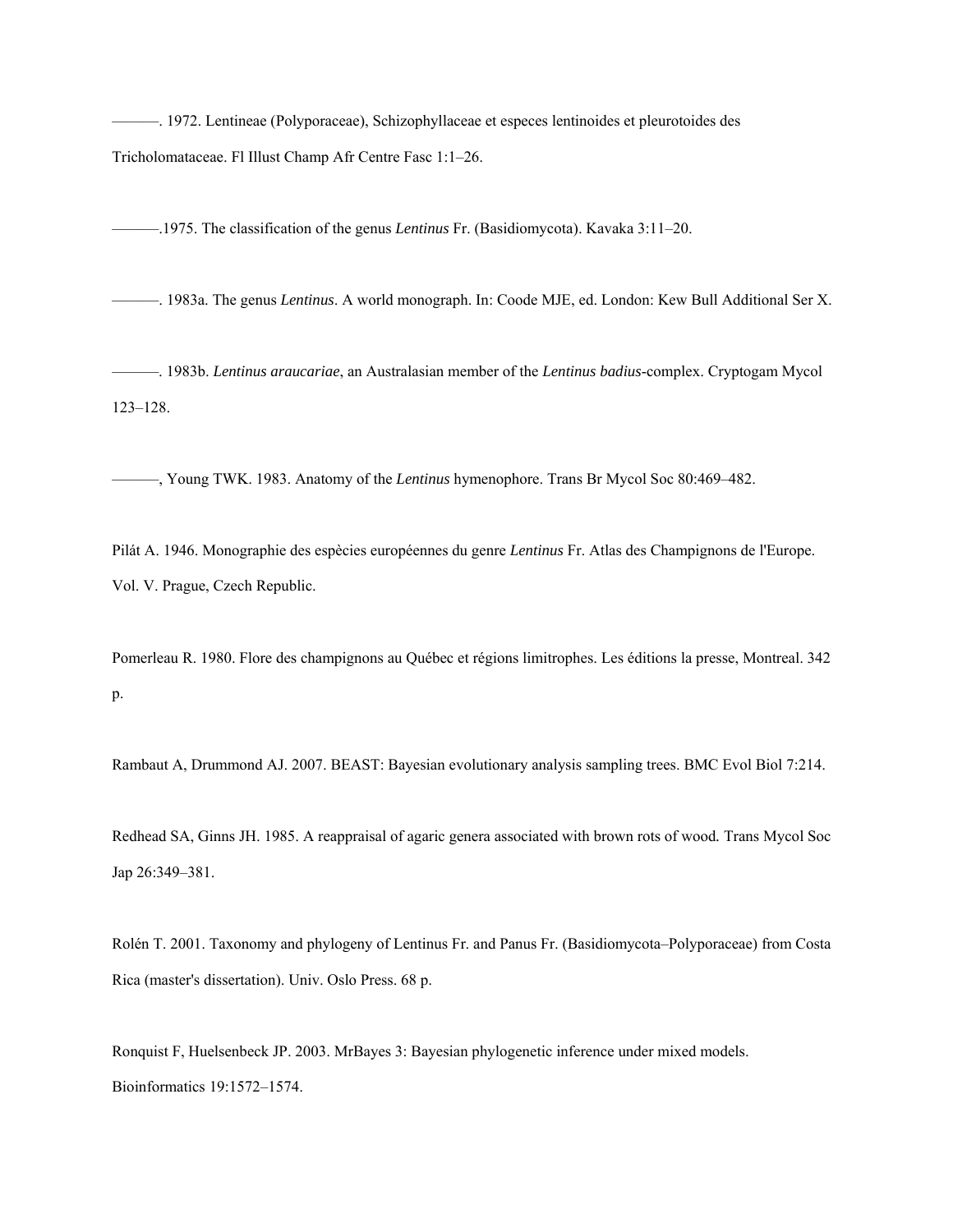Ryvarden, L. 1991. Genera of polypores: nomenclature and taxonomy. Synopsis Fungorum 5:1–363.

Salmiah U, Jones EBG. 2001. Occurrence of wood-inhabiting fungi in forest of peninsular Malaysia. J Trop For Sci 13:237–245.

———, Thillainathan P.1998. Some common macrofungi in Malaysia. FRIM Tech Inform 64.

Senthilarasu G, Singh SK. 2012. A new species *Lentinus* from India. Mycotaxon 121:69–74.

Silveira RMB, Wright JE. 2005. The taxonomy of *Echinochaete* and *Polyporus* s. str. in South America. Mycotaxon 93:1–59.

Simmons MP, Ochoterena H. 2000. Gaps as characters in sequence-based phylogenetic analyses. Syst Biol 49:369– 381.

Singer R. 1986. The Agaricales in modern taxonomy. 4th ed. Koenigstein, Germany. Koeltz Scientific Books. 981 p.

Somchai R. 2012. The biology of *Lentinus polychrous* Lev. in Nakhon Phanom province, Thailand and Kwaeng Kham Muan, Laos. Int J Environment Rural Develop 3:121–126.

Sotome K Hattori T, Ota Y, To-Anun C, Salleh B, Kakishima M. 2008. Phylogenetic relationships of *Polyporus* and morphologically allied genera. Mycologia 100: 603–615.

———. Akagi N, Lee SS, Ishikawa NK, Hattori T. 2013. Taxonomic study of *Favolus* and *Neofavolus* gen. nov. segregated from *Polyporus* (Basidiomycota, Polyporales). Fungal Divers 58:245–266.

Stamatakis A, Hoover P, Rougemont J. 2008. A rapid bootstrap algorithm for the RAxML web-servers. Syst Biol 75:758–771.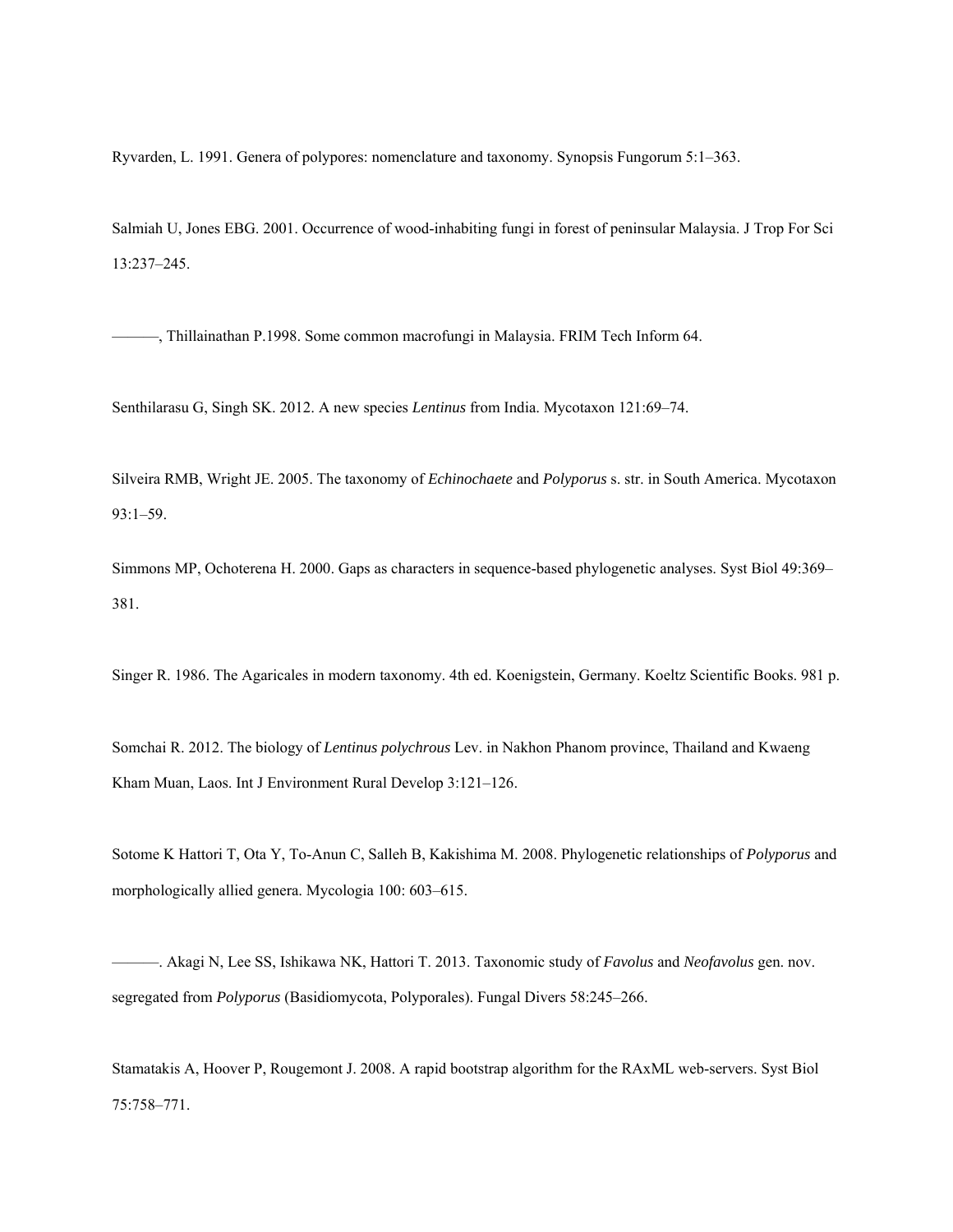Sudirman LI. 2010. Partial purification of antimicrobial compounds from mycelia of tropical *Lentinus cladopus* LC4. Hayati J Biosci 17:63–67.

Sumaiyah A, Noorlidah A, Vikineswary S, Grand E. 2007. Basidiomycota: Distribution and new records of *Lentinus*. In: Malaysian Fungal Diversity (Jones EBG, Hyde KD, Vikineswary S, eds). Mushroom Research Centre, University of Malaya and Ministry of Natural Resources and Environment, Malaysia. p 83–93.

Stiller JW, Hall BD. 1997. The origin of red algae: implications for plastid evolution. Proc Natl Acad Sci USA. 94:4520–4525.

Sukumaran J, Holder MT. 2010. DendroPy: a python library for phylogenetic computing. Bioinformatics 26:1569– 1571.

Sysouphanthong P, Thongkantha S, Zhao R, Soytong K, Hyde KD. 2010. Mushroom diversity in sustainable shade tea forest and the effect of fire damage. Biodivers Conserv, doi: 10.1007/ s10531-009-9769-1

Thorn RG, Moncalvo JM, Reddy CA, Vilgalys R. 2000. Phylogenetic analyses and the distribution of nematophagy support monophyletic Pleurotaceae within the polyphyletic pleurotoid-lentinoid fungi. Mycologia 92: 241–252.

Vilgalys R, Hester M. 1990. Rapid genetic identification and mapping of enzymatically amplified ribosomal DNA from several *Cryptococcus* species. J. Bacteriol 172:4238–4246.

Watling R. 1993. Comparison of the macromycete biotas in selected tropical areas of Africa and Australia. In: Isaac S, Frankland J, Watling R, Whalley AJS, eds. Aspects of tropical mycology. Cambridge, UK: Cambridge Univ. Press. p 171–182.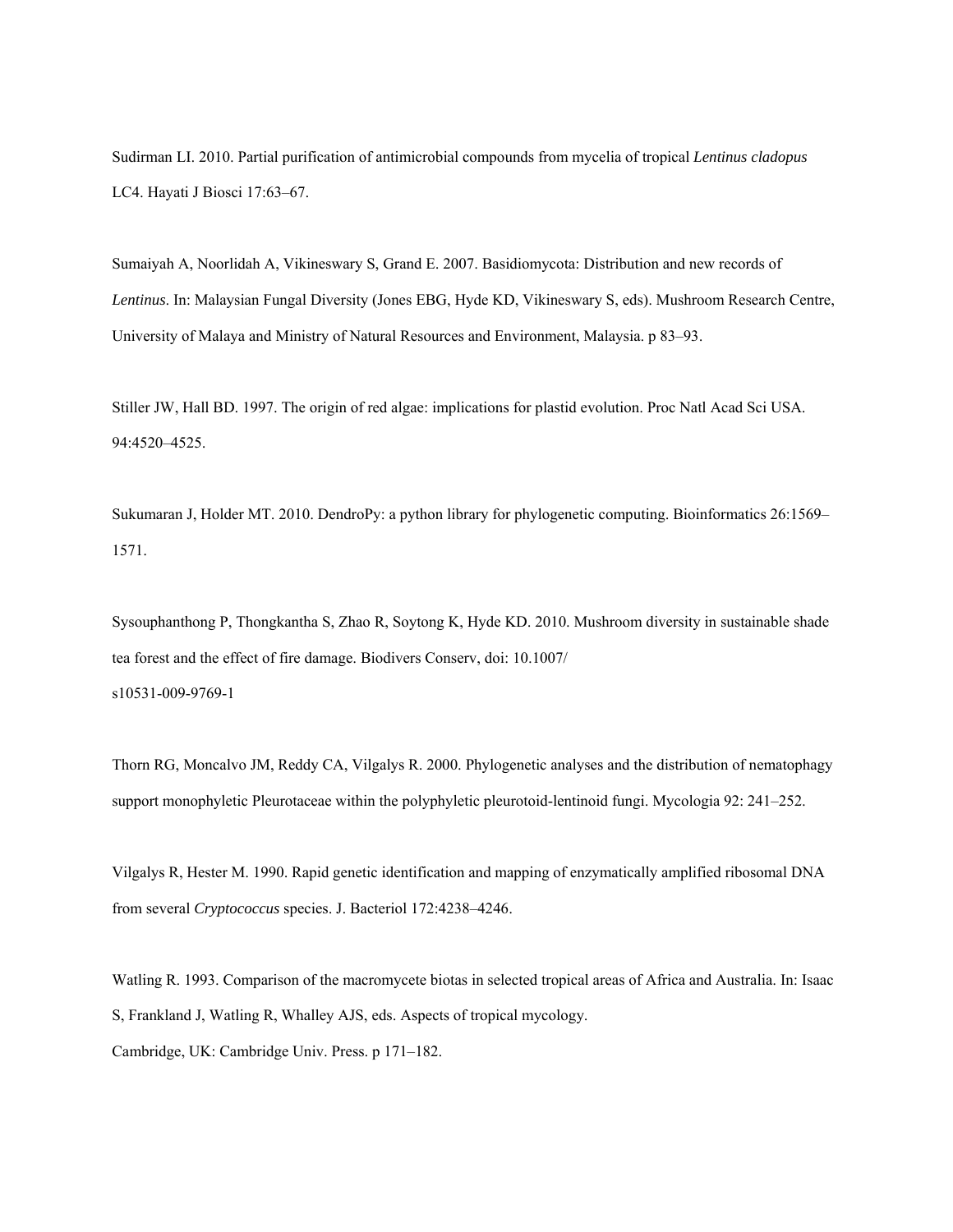White TJ, Bruns T, Lee S, Taylor J. 1990. Amplification and direct sequencing of fungal ribosomal RNA genes for phylogenetics. In: Innis MA, Gelfand DH, Sninsky JJ, White TJ, eds. PCR protocols: a guide to methods and applications San Diego, California: Academic Press.

Wojewoda W. 2003. Checklist of Polish larger basidiomycetes. Krakow: W. Szafer Institute of Botany, Polish Academy of Sciences.

# LEGENDS

FIG. 1. Phylogenetic relationships of members of the *Lentinus* and *Neofavolus* clades inferred from 28S, ITS, *RPB1* and *RPB2* sequences. Topology from ML analysis. Support values along branches are from ML bootstrap ( $\geq$  70) and BI analyses ( $PP \ge 0.95$ ) respectively. Symbols on branches indicate transitions in hymenophoral form estimated with parsimony. Sections of *Lentinus* sensu Pegler (1983) are indicated. Hymenophore character states occurring within *Lentinus*, *Polyporellus* and *Neofavolus* are illustrated.

FIG. 2. ML analysis of the ITS dataset of the *Neofavolus* clade. Support values along branches are from ML bootstrap ( $\geq$  70) and BI analyses (PP  $\geq$  0.95) respectively.

FIG. 3. *Neofavolus suavissimus (= L. suavissimus)*. A, B. *Neofavolus suavissimus* from Adirondack Park, New York (ADD7, Photo by Jaya Seelan). C, D. Sub-poroid hymenophore in young basidiocarp (Photo by Jiri Lastuvka, Bohemia). E, F. *Lentinus badius* from Borneo (JS0094). G, H. *Lentinus badius* from Peninsular Malaysia (JSKT5858). I. *Lentinus sajor-caju* from mainland Borneo (SNP24989). J. *Lentinus sajor-caju* from Gaya Island (JS0056). K. *Lentinus polychrous* from Borneo (JS0054). L. *Lentinus squarrosulus* (BORHF0009).

# FOOTNOTES

Submitted 8 Apr 2014; accepted for publication 7 Jan 2015.

<sup>1</sup>Corresponding author. E-mail: dhibbett@clarku.edu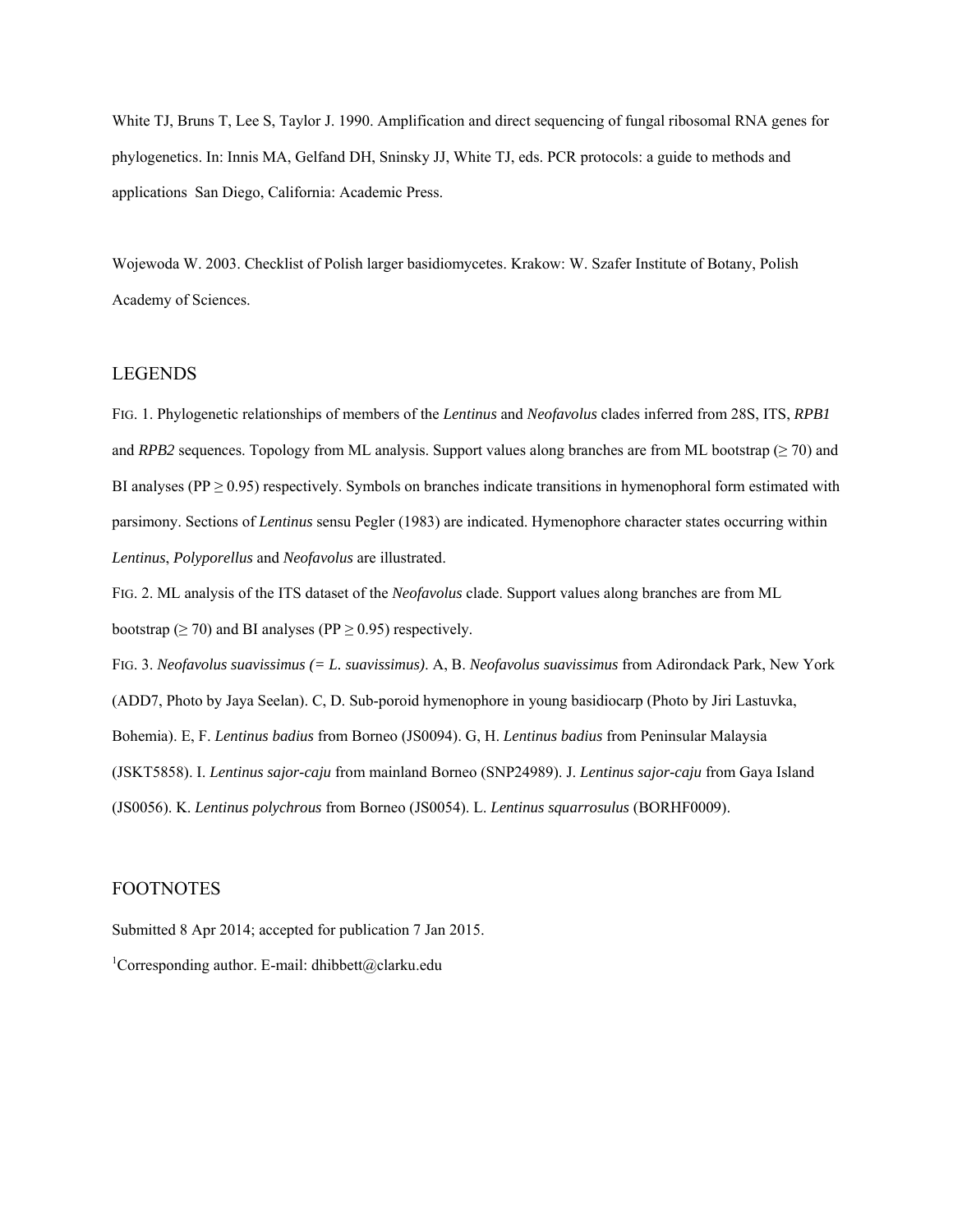| Lentinus subg.         | Hibbett et al. | Rolen, Tage | Krüger et al. | Sotome et al. | Grand et al. | Sotome et al. | This study      |
|------------------------|----------------|-------------|---------------|---------------|--------------|---------------|-----------------|
| Lentinus/              | (1993)         | (2001)      | (2008)        | (2008)        | (2011)       | (2013)        |                 |
| section <sup>a</sup>   |                |             |               |               |              |               |                 |
| Lentinus               | 1(1)           | 3(60)       |               |               | 3(31)        |               | 3(8)            |
| Tigrini                | 1(1)           | 1(1)        | 1(7)          | 1(1)          | 2(31)        | 1(1)          | 1(2)            |
| <i>Dicholamellatae</i> |                |             |               |               | 1(1)         |               | 1(4)            |
| Rigidi                 |                |             |               | 3(4)          | 2(3)         |               | 3(12)           |
| Lentodiellum           |                | 2(4)        |               |               | 2(2)         |               | 2(2)            |
| Pleuroti               |                |             |               |               |              |               | 1(10)           |
| Related genera         |                |             |               |               |              |               |                 |
| Polyporellus           | 1(1)           |             | 6(56)         | 3(7)          | 4(12)        | 1(1)          | 4(9)            |
| Neofavolus             | 1(1)           |             | 1(1)          |               |              | 3(15)         | 3(18)           |
| Other Polyporales      | 6(6)           |             | 17(19)        | 27(64)        |              | 12(20)        | 40(50)          |
| Gene $(s)$             | ITS, LSU       | ITS, LSU    | ITS, LSU      | LSU, $rpb2$ , | <b>ITS</b>   | ITS, LSU      | ITS, LSU,       |
|                        |                |             |               | ATP6          |              |               | $rnb1$ . $rnb2$ |

TABLE I. Major molecular systematic studies for *Lentinus*, *Polyporellus* and related polypores showing the numbers of species and individual (in parentheses) samples

rpb1, rpb2<br><sup>a</sup> Section Lentinus includes (L. bertieri, L. crinitus and L. swartzii); section Tigrini includes L.tigrinus and L. glabratus; section Rigidi includes L. *polychrous*, *L. sajor-caju* and *L. squarrosulus*, section *Dicholamellatae* includes *L. badius* and section *Lentodiellum* includes *L. striatulus* and *L. scleropus*. *Polyporellus* group includes *Polyporus arcularius*, *P. brumalis*, *P. ciliatus* and *P. tricholoma*.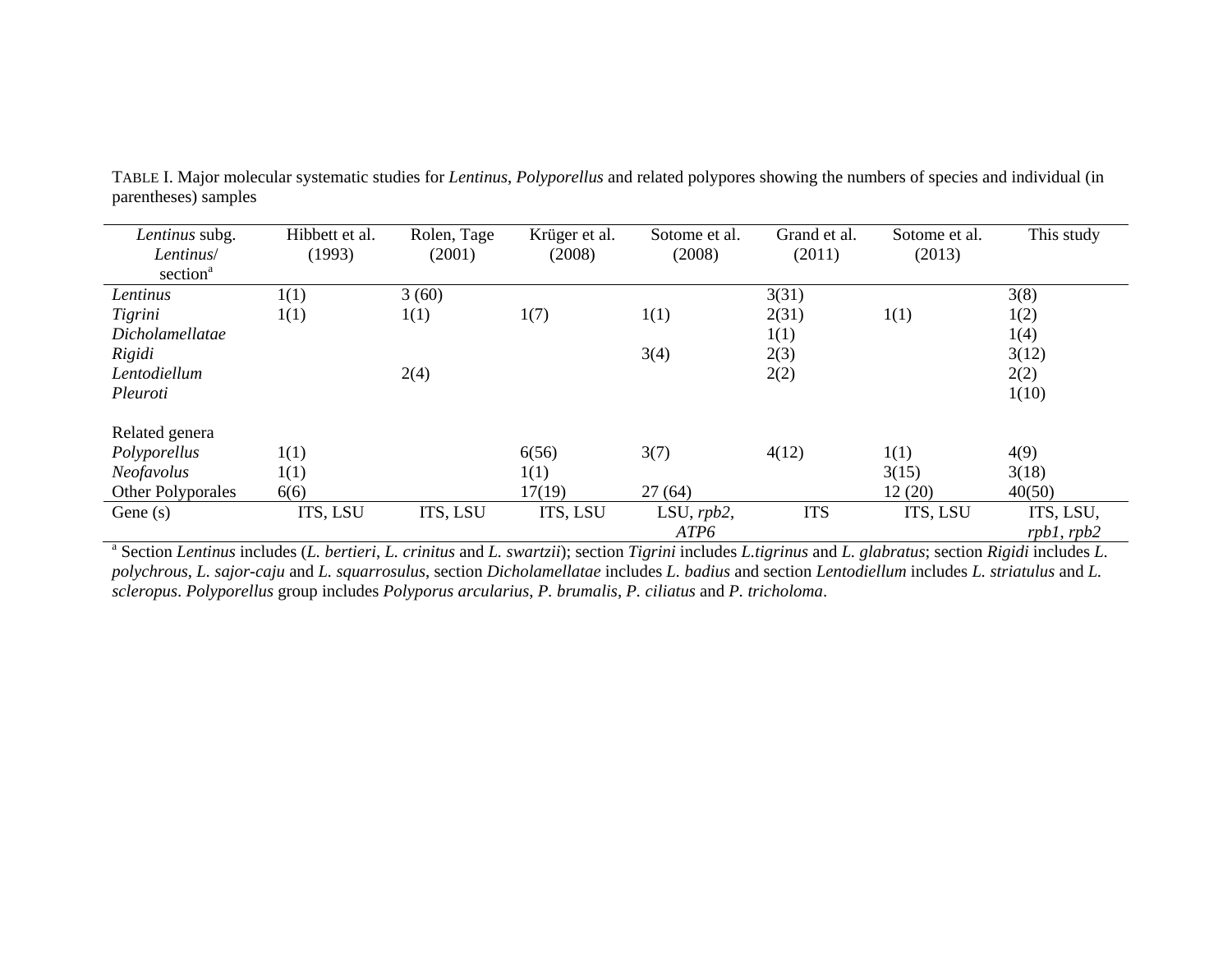| Species         | Specimen voucher/cultures | Location                                    | GenBank accession number  |          |             |
|-----------------|---------------------------|---------------------------------------------|---------------------------|----------|-------------|
|                 |                           |                                             | <b>ITS</b>                | nLSU     | <b>RPB1</b> |
| Lentinus badius | JS0094                    | Crocker Range Park, Borneo                  | KP283478                  | KP283512 | KP325691    |
| L. badius       | <b>JSKT5858</b>           | Sungkai, Perak, Peninsular Malaysia         | KP283479                  | KP283513 | KP325690    |
| L. badius       | DED07668                  | Phuket, Thailand                            | KP283480                  | KP283518 | KP325692    |
| L. badius       | PU00436                   | Nakhon Ratchasima, Thailand                 | KP283481                  |          |             |
| L. crinitus     | <b>DSH9243C</b>           | Costa Rica                                  | KP283495                  | KP283523 | KP325687    |
| L. crinitus     | AJ527                     | St John, US Virgin Islands                  |                           | KP283521 | KP325688    |
| L. polychrous   | AH00024                   | Phang-Nga, Thailand                         | KP283485                  |          |             |
| L. polychrous   | JS00054                   | Malungong, Borneo                           | KP283486                  |          |             |
| L. polychrous   | KM141387                  | Thailand                                    | KP283487                  | KP283514 |             |
| L. sajor-caju   | FRI62056                  | FRIM, Peninsular Malaysia                   | KP283492                  | KP283509 | KP325677    |
| L. sajor-caju   | SNP24989                  | Gaya Island, Borneo                         | KP283493                  | KP283510 | KP325678    |
| L. sajor-caju   | JS0056                    | Kinabalu Park, Borneo                       | KP283494                  | KP283511 | KP325679    |
| L. squarrosulus | CUI6513                   | Yunnan, China                               | KP283482                  | KP283516 | KP325680    |
| L. squarrosulus | <b>FRIM4180</b>           | Pahang, P. Malaysia                         | KP283483                  | KP283517 | KP325682    |
| L. squarrosulus | BORHF0009                 | Sorinsim, Borneo                            | KP283484                  | KP283515 | KP325681    |
| L. tigrinus     | DSH92D787                 | North Carolina, USA                         | KP283488                  |          | KP325689    |
| L. suavissimus  | ADD7                      | Adirondacks State Park, NY, USA             | KP283501                  | KP283527 | KP325694    |
| L. suavissimus  | LE0791625                 | Germany                                     | KP283500                  |          |             |
| L. suavissimus  | <b>TENN19955</b>          | Great Smoky Mountain National Park, TN, USA | KP283504                  |          |             |
| L. suavissimus  | <b>TENN11096</b>          | Great Smoky Mountain National Park, TN, USA | KP283505                  | AY615970 |             |
| L. suavissimus  | <b>TENN13225</b>          | Great Smoky Mountain National Park, TN, USA | KP283503                  |          |             |
| Species         | Specimen voucher/cultures | Location                                    | GenBank accession numbers |          |             |
|                 |                           |                                             | <b>ITS</b>                | nLSU     | RPB1        |

TABLE II. Taxon sampling, geographic location, specimen-voucher information and GenBank accession numbers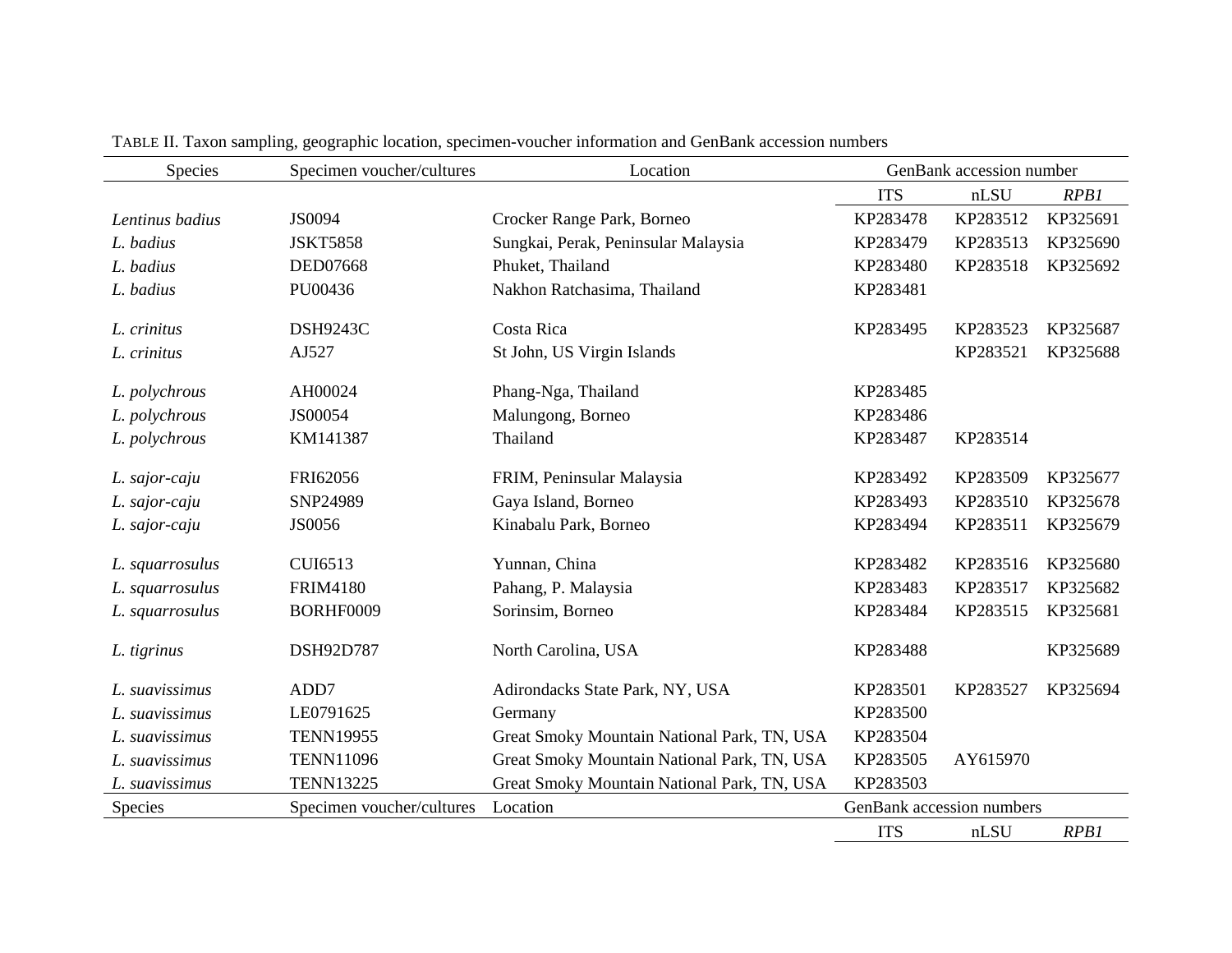| L. suavissimus       | <b>TENN13316</b>  | Quebec, Canada                     | KP283502 |          |          |
|----------------------|-------------------|------------------------------------|----------|----------|----------|
| L. suavissimus       | <b>TENN11330</b>  | France                             | KP283498 | AY615969 |          |
| L. suavissimus       | <b>TENN11129</b>  | France                             | KP283499 |          |          |
| L. suavissimus       | LE127             | Russia                             | KP283497 |          |          |
| L. suavissimus       | DSH2011 (AL57)    | Fairbanks, AK, USA                 | KP283496 | KP283525 | KP325693 |
| Polyporus arcularius | DSH92-132         | Taman Negara, Pahang, P. Malaysia  | KP283489 | KP283522 | KP325686 |
| Polyporus brumalis   | PB4 (EP4)         | Worcester, MA, USA                 | KP283490 | KP283519 | KP325685 |
| Polyporus brumalis   | PB <sub>1</sub>   | Newton hill, MA, USA               | KP283491 | KP283520 |          |
| Polyporus ciliatus   | TFB10167 (SP3)    | Roskilde Amt, Denmark              |          |          | KP325684 |
| Polyporus ciliatus   | TFB7480 (SP28)    | Finland                            |          |          | KP325683 |
| Neofavolus sp.       | MA672             | Worcester, MA, USA                 | KP283506 | KP283524 | KP325696 |
| Neofavolus sp.       | ADD <sub>5</sub>  | Adirondacks State Park, NY, USA    | KP283508 |          |          |
| Neofavolus sp.       | SAV <sub>10</sub> | Savoy Mountain, Massachusetts, USA | KP283507 | KP283526 | KP325695 |

Abbreviations: JS, author's collection number; DED, PU, AH, Biotech Bangkok herbarium; SNP, Sabah National Park herbarium; BORHF, BORNEENSIS herbaria collections; LE, Leiden Herbarium; SAV, MA, ADD, EP,PB, DSH, AJ, Clark University Herbaria collections (different letters indicate different collectors or area collected); SP, Culture collection from University of Tennessee Herbarium (TENN); CUI, Collection from Professor Yu Cheng Dai (Academy of Sciences, China); FRI, Forest Research Institute of Malaysia (FRIM) Herbaria; K(M), Royal Botanical Garden Kew, London.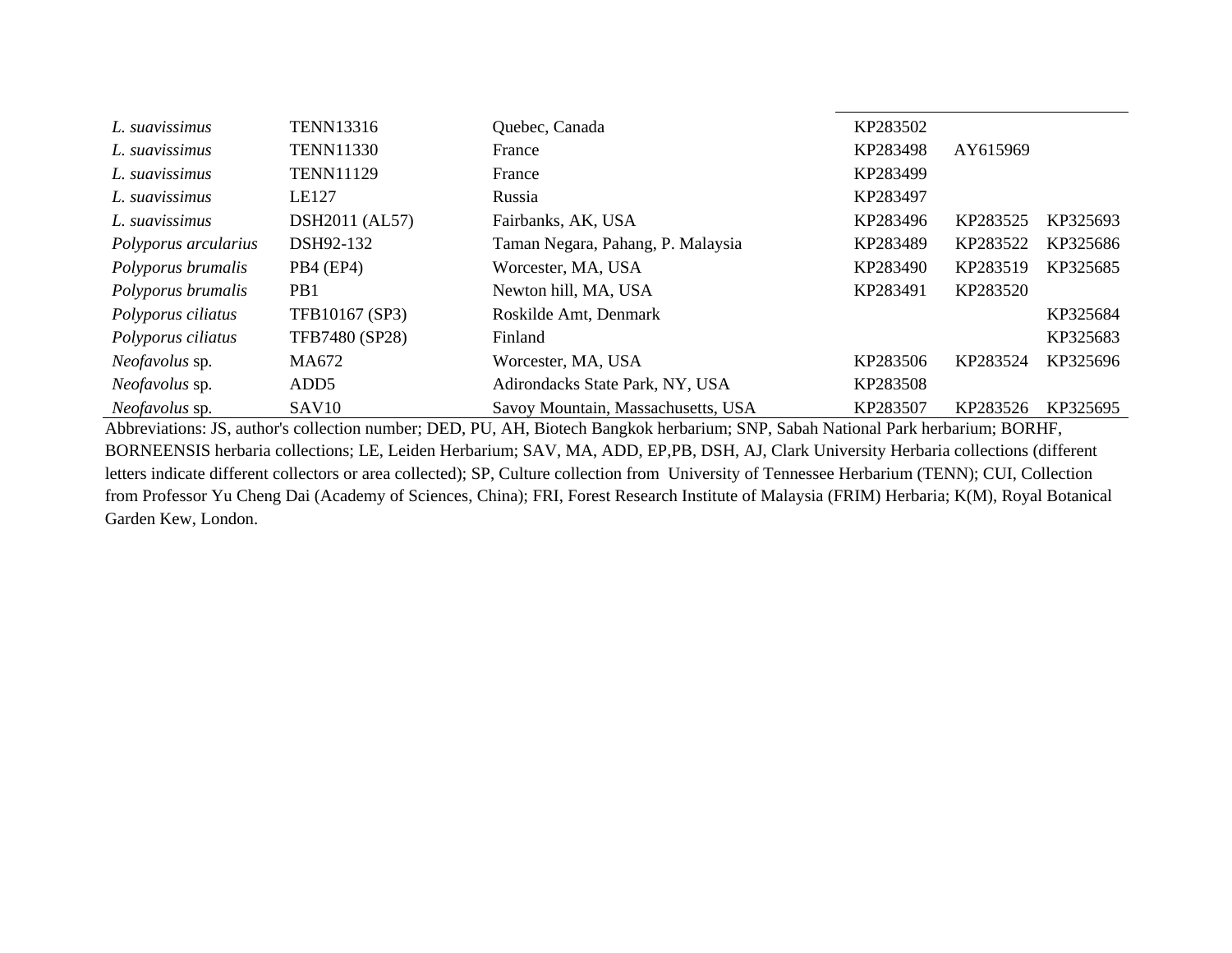| TABLE III. Phylogenetic datasets used in this study |                                                                           |                                                                       |                                                            |                        |  |  |  |
|-----------------------------------------------------|---------------------------------------------------------------------------|-----------------------------------------------------------------------|------------------------------------------------------------|------------------------|--|--|--|
| Dataset                                             | Ingroup sequences                                                         | Outgroup                                                              | Parsimony-<br>informative<br>characters<br>(including gap) | Aligned length<br>(bp) |  |  |  |
| $nLSU+ITS+ rpb1+ rpb2$                              | 40 Lentinus/ Polyporellus taxa<br>and 59 other Polyporales                | Dendocorticium sulphurellum and<br>Lopharia cinerascens (Polyporales) | 3728                                                       | 6402                   |  |  |  |
| $nLSU+ITS+rpb1$                                     | 40 Lentinus/Polyporellus taxa<br>and 58 other Polyporales                 | Dendocorticium sulphurellum and<br>Lopharia cinerascens (Polyporales) | 2334                                                       | 4553                   |  |  |  |
| $nLSU+ITS+rpb2$                                     | 37 Lentinus/Polyporellus taxa<br>and 58 other Polyporales                 | Dendocorticium sulphurellum and<br>Lopharia cinerascens (Polyporales) | 2272                                                       | 5025                   |  |  |  |
| <b>ITS</b>                                          | 10 L. suavissimus taxa, 18<br><i>Neofavolus</i> and 5 <i>Favolus</i> taxa | <i>Favolus brasilliensis</i> (Polyporales)                            | 238                                                        | 711                    |  |  |  |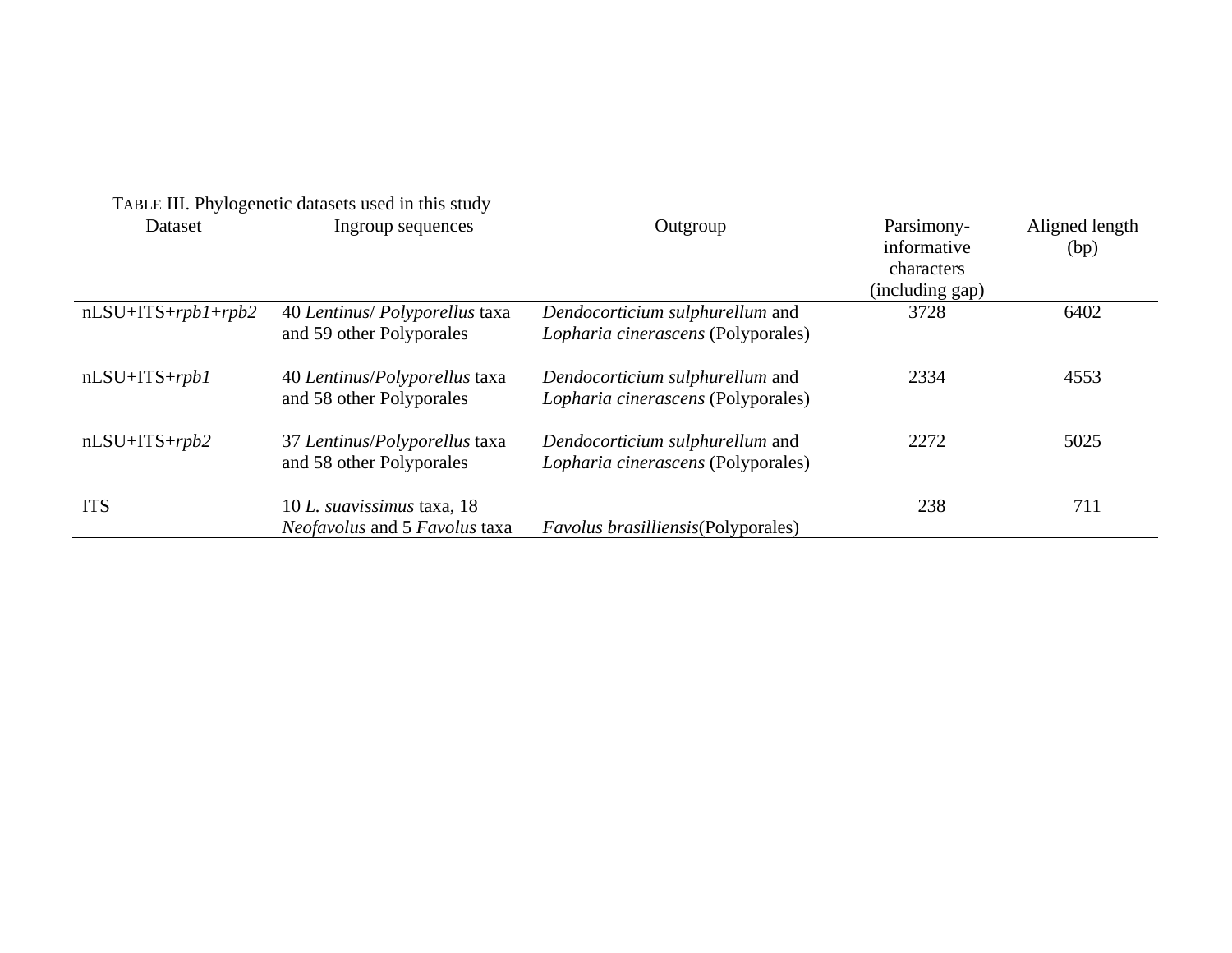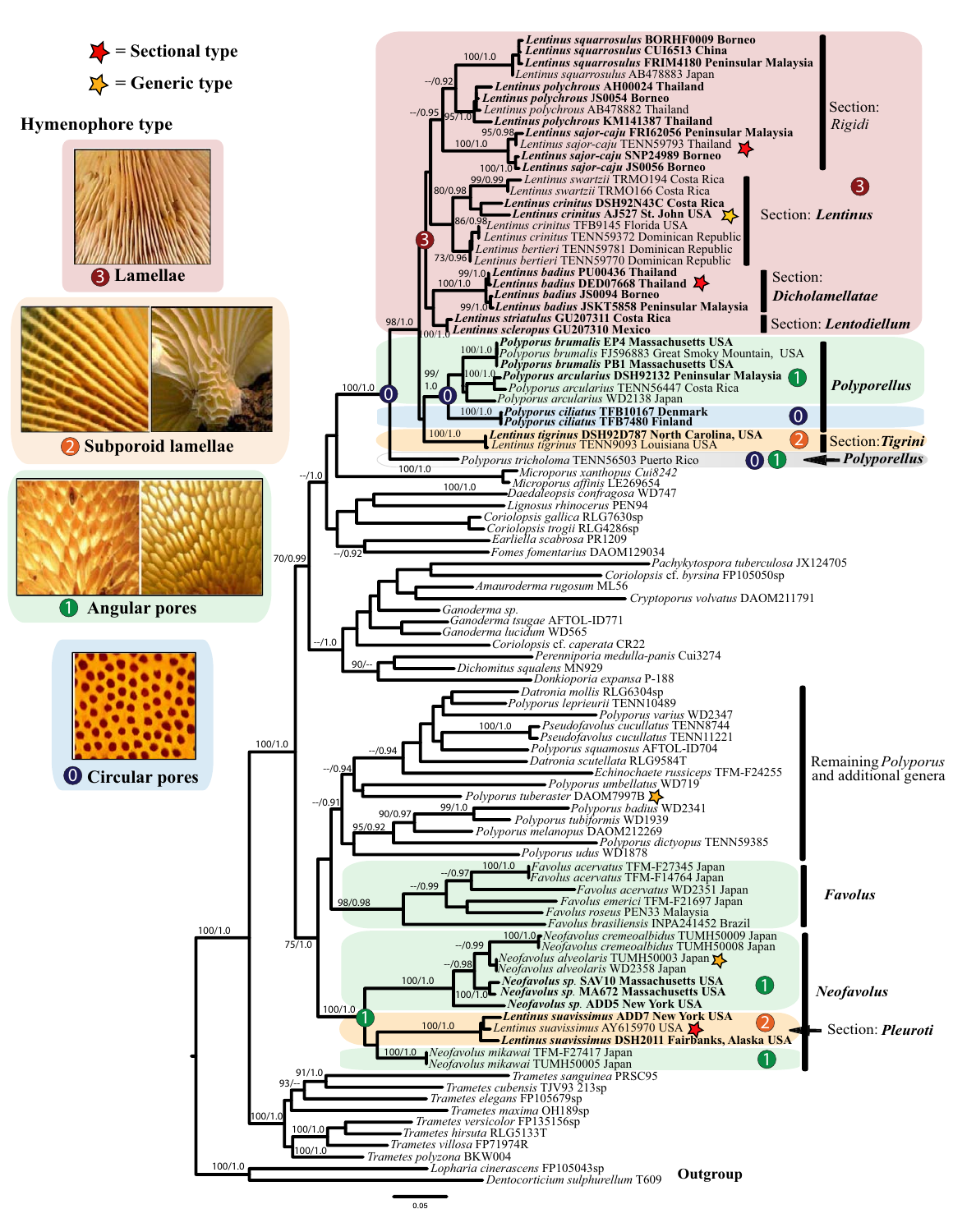